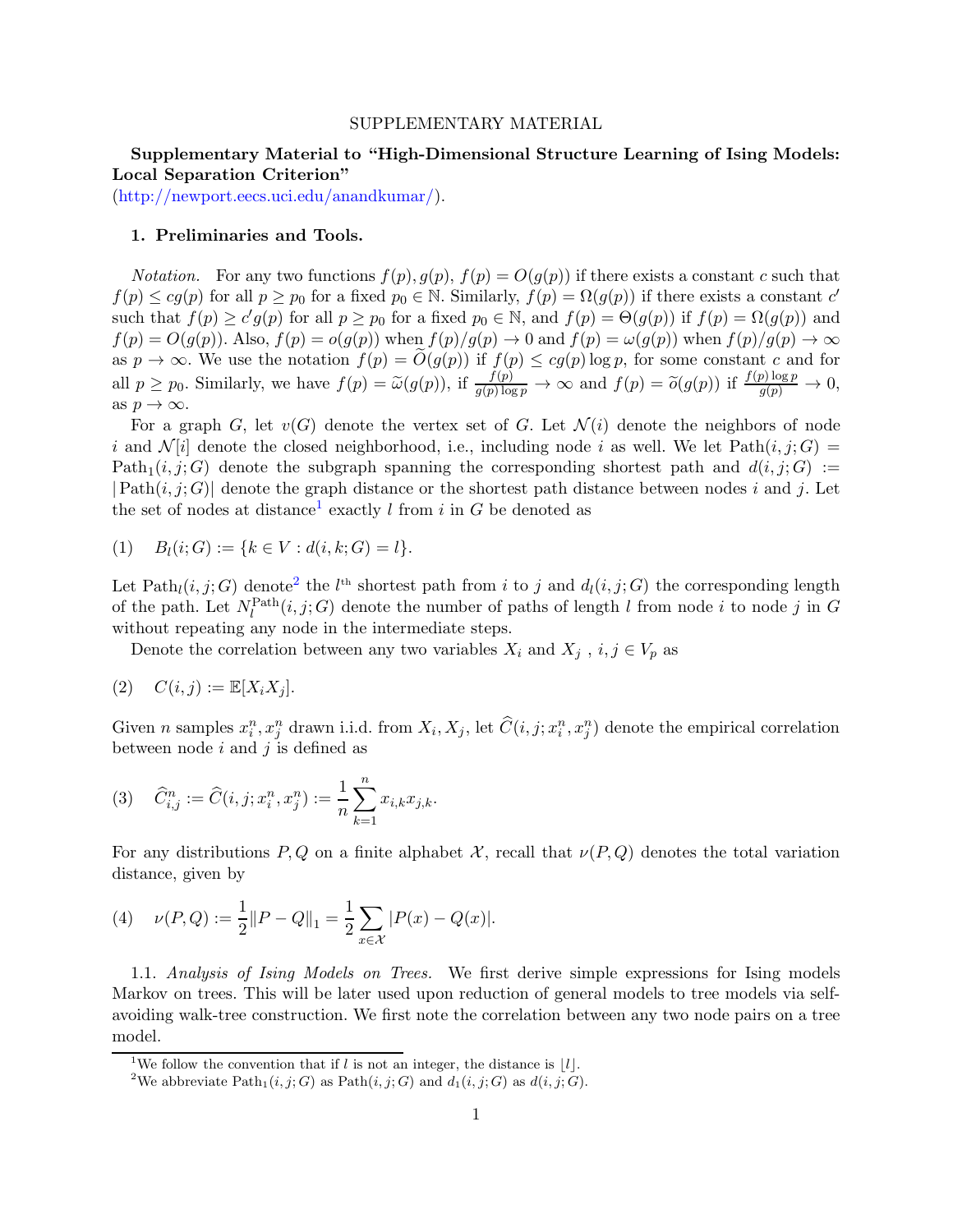<span id="page-1-0"></span>FACT 1 (Markov Property for Correlations on a Tree). For a symmetric Ising model  $(h = 0)$ Markov on a tree  $T$ , the correlation is given by

(5) 
$$
C(i,j;T) = \prod_{(k,l)\in \text{Path}(i,j;T)} C(k,l;T), \quad \forall i, j \in V,
$$

and the correlation between any two neighbors is,

(6) 
$$
C(i, j; T) = \tanh(J_{i,j}), \quad \forall (i, j) \in T.
$$

Proof: Eqn. [\(5\)](#page-1-0) is obtained by successive conditioning on the intermediate nodes in the path between i and j in the tree T. Eqn.  $(6)$  is a consequence of the form of the symmetric Ising model.

<span id="page-1-2"></span><span id="page-1-1"></span> $\Box$ 

Given an Ising model P Markov on G, define a corresponding model  $\widetilde{P}$  obtained by setting all the node potentials  $h_i$  to zero and all the edge potentials  $J_{i,j}$  to their corresponding absolute values  $|J_{i,j}|$ . We term  $\widetilde{P}$  as the corresponding symmetric attractive model for P. We make the following observation.

<span id="page-1-5"></span>PROPOSITION 1 (Dominance by Symmetric Attractive Model on Trees). For an Ising model P Markov on a tree T and for  $\widetilde{P}$  its corresponding symmetric attractive model, we have

(7) 
$$
||P[X_i|X_j = +;T] - P[X_i|X_j = -;T]||_1 \le ||\widetilde{P}[X_i|X_j = +;T] - \widetilde{P}[X_i|X_j = -;T]||_1
$$

*Proof:* The proof is along the lines of  $[3, \text{ Lemma } 4.1]$ , but we make the simple observation that it also holds when the model  $P$  is not necessarily attractive (or ferromagnetic).

We first note that it suffices to show  $(7)$  for the special case when P is a Markov chain on  $k + 2$  variables, for some  $k \in \mathbb{N}$ , i.e., the tree T is a path graph  $T = i, 1, \ldots, k, j$  with i and j as endpoints. This is because we can reduce the conditional probability  $P[X_i|X_j;T]$  on any tree T to a corresponding conditional probability on the path from  $i$  to  $j$  by suitably modifying the node potentials. See [\[3](#page-21-0), Lemma 4.1] for details.

We now show that [\(7\)](#page-1-2) holds when the tree is a path  $T_k := i, 1, \ldots, k, j$ , for all  $k \in \mathbb{N}$ , by doing an induction on k. For  $k = 1$  (path of length two), we have <sup>[3](#page-1-3)</sup>

$$
||P[X_i|X_j = +;T_1] - P[X_i|X_j = -;T_1]||_1
$$
  
= 
$$
\left| \frac{e^{J_{i,1}+h_i} - e^{-J_{i,1}-h_i}}{e^{J_{i,1}+h_i} + e^{-J_{i,1}-h_i}} - \frac{e^{-J_{i,1}+h_i} - e^{J_{i,1}-h_i}}{e^{-J_{i,1}+h_i} + e^{J_{i,1}-h_i}} \right|
$$
  
= 
$$
|\tanh(J_{i,1}+h_i) + \tanh(J_{i,1}-h_i)|
$$
  
(8) = 
$$
(\tanh(|J_{i,1}|+h_i) + \tanh(|J_{i,1}|-h_i))
$$

<span id="page-1-4"></span>
$$
\leq \|\widetilde{P}[X_i|X_j = +;T] - \widetilde{P}[X_i|X_j = -;T]\|_1.
$$

The expression in [\(8\)](#page-1-4) has a unique maximum when  $h_i = 0$  and thus, the subsequent inequality. The induction step on k now proceeds as in [\[3,](#page-21-0) Lemma 4.1], and we have the result.

<span id="page-1-3"></span><sup>&</sup>lt;sup>3</sup>Note the simple fact that  $||P[X_i|X_j = +] - P[X_i|X_j = -]||_1 = |\mathbb{E}[X_i|X_j = +] - \mathbb{E}[X_i|X_j = -]||$ . The result in [\[3](#page-21-0), Lemma 4.1] is expressed in terms of expectations.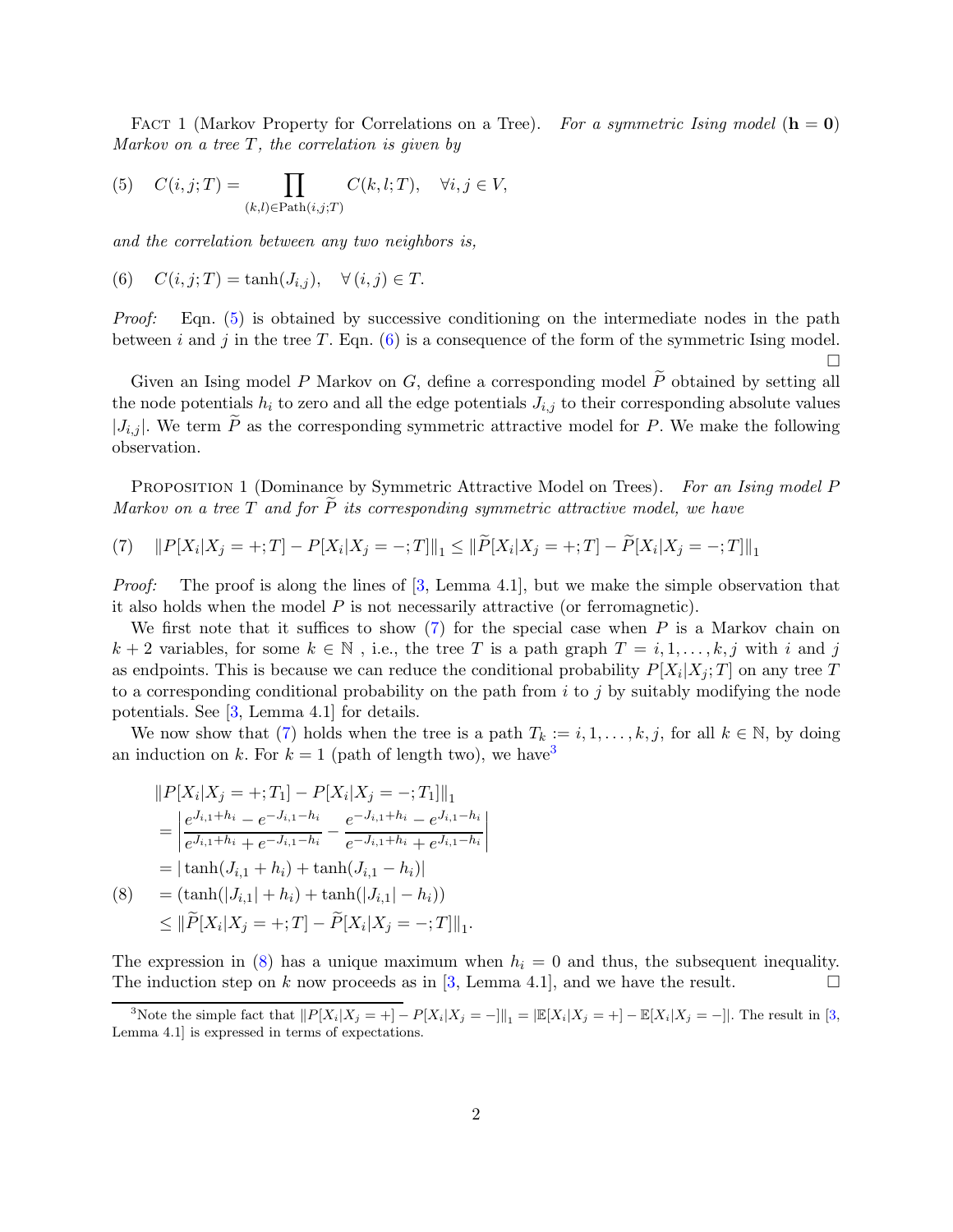1.2. Self-Avoiding Walk Tree Construction. We now review the notion of a self-avoiding walk (SAW) tree for graphical models with binary variables, first introduced in [\[16\]](#page-21-1). Given an Ising model Markov on a general graph G and a particular node  $i \in V$ , the corresponding SAW tree rooted at i is denoted by  $T_{\text{saw}}(i; G)$ . It is essentially the tree of self-avoiding walks originating from node i, except that whenever a cycle in  $G$  is closed by the walk, a terminal node is included in  $T_{\text{saw}}(i;G)$  and is fixed to be either +1 or -1; the actual value is determined by the direction in which the cycle is traversed by the walk (for instance, by convention, we can fix terminal nodes upon clockwise traversal of cycles as +1). Let A denote the set of all terminal nodes in  $T_{\text{sav}}(i;G)$  and  $\mathbf{x}_A$ , the corresponding fixed configuration. In effect,  $T_{\text{saw}}(i; G)$  involves conditioning with respect to the terminal nodes  $A$ . See Fig. [1](#page-3-0) for an illustration.

We now recap a powerful result of [\[16\]](#page-21-1) that  $T_{\text{saw}}(i; G)$  preserves the marginal and conditional distributions of node *i* with respect to the original graph G. Recall that  $N_l^{\text{Path}}(i, Q; G) = \sum_{q \in Q} N_l^{\text{Path}}(i, q; G)$ denotes the number of paths of length l from i to a set  $Q \subset V$  in  $G, d(i, Q; G) = \min_{q \in Q} d(i, q; G)$ denotes the graph distance, and  $\mathcal{S}(i, Q; G) = \bigcup_{q \in Q} \mathcal{S}(i, q; G)$  denotes a vertex separator between i and Q in G. Let

$$
(9) \quad \mathcal{U}(j; T_{\text{saw}}(i;G)) = \{j_1, \ldots, j_{|\mathcal{U}(j; T_{\text{saw}}(i;G))|}\} \subset v(T_{\text{saw}}(i;G))
$$

denote the set of copies of a node  $j \neq i$  in the self-avoiding walk tree  $T_{\text{saw}}(i; G)$ . The definition is extended to sets  $Q \subset V$  as  $\mathcal{U}(Q; T_{\text{saw}}(i; G)) := \cup_{q \in Q} \mathcal{U}(q; T_{\text{saw}}(i; G)).$ 

<span id="page-2-0"></span>THEOREM 1 (Properties of  $T_{\text{saw}}(i; G)$ ). The following properties hold for the self-avoiding walk tree  $T_{\text{saw}}(i;G)$ 

- 1. The marginal and conditional distributions of node i are preserved
	- (10)  $P(x_i; G) = P(x_i | \mathbf{x}_A; T_{\text{saw}}(i; G))$
	- (11)  $P(x_i|\mathbf{x}_Q; G) = P(x_i|\mathbf{x}_{\mathcal{U}(Q)}, \mathbf{x}_A; T_{\text{saw}}(i; G)),$

for a fixed configuration  $x_A$  on the set of terminal nodes A, and for any set  $Q \subset V \setminus \{i\}$ . 2. The paths in G from node i to any set V are preserved in  $T_{\text{sav}}(i;G)$ :

(12) 
$$
N_l^{\text{Path}}(i, Q; G) = N_l^{\text{Path}}(i, \mathcal{U}(Q); T_{\text{ saw}}(i; G)), \quad \forall l \in \mathbb{N}, Q \subset V \setminus \{i\}.
$$

3. The graph distances from node i in G and  $T_{\text{saw}}(i;G)$  are equal:

(13) 
$$
d(i, Q; G) = d(i, \mathcal{U}(Q); T_{\text{saw}}(i; G)), \quad \forall Q \subset V \setminus \{i\}.
$$

- 4. The cardinality of the vertex separators are preserved:
	- (14)  $|\mathcal{S}(i, Q; G)| = |\mathcal{S}(i, \mathcal{U}(Q); T_{\text{saw}}(i; G))|, \quad \forall Q \subset V \setminus \{i\}.$
- 5. The maximum degrees in G and  $T_{\text{saw}}(i;G)$  are equal.

*Proof:* Property  $(1)$  is proven in [\[16\]](#page-21-1). It involves a recursive expression for marginal and conditional distributions of node i. Property (2) holds by definition since  $T_{\text{saw}}(i;G)$  is constructed by selfavoiding walks from node i. Properties  $(3)$ ,  $(4)$  and  $(5)$  depend only on the paths in the graph and are thus preserved.

Thus, for any graph G, we have a tree-representation  $T_{\text{saw}}(i; G)$  which preserves many properties with respect to node *i*. However, in general, the tree  $T_{\text{saw}}(i;G)$  can have exponential number of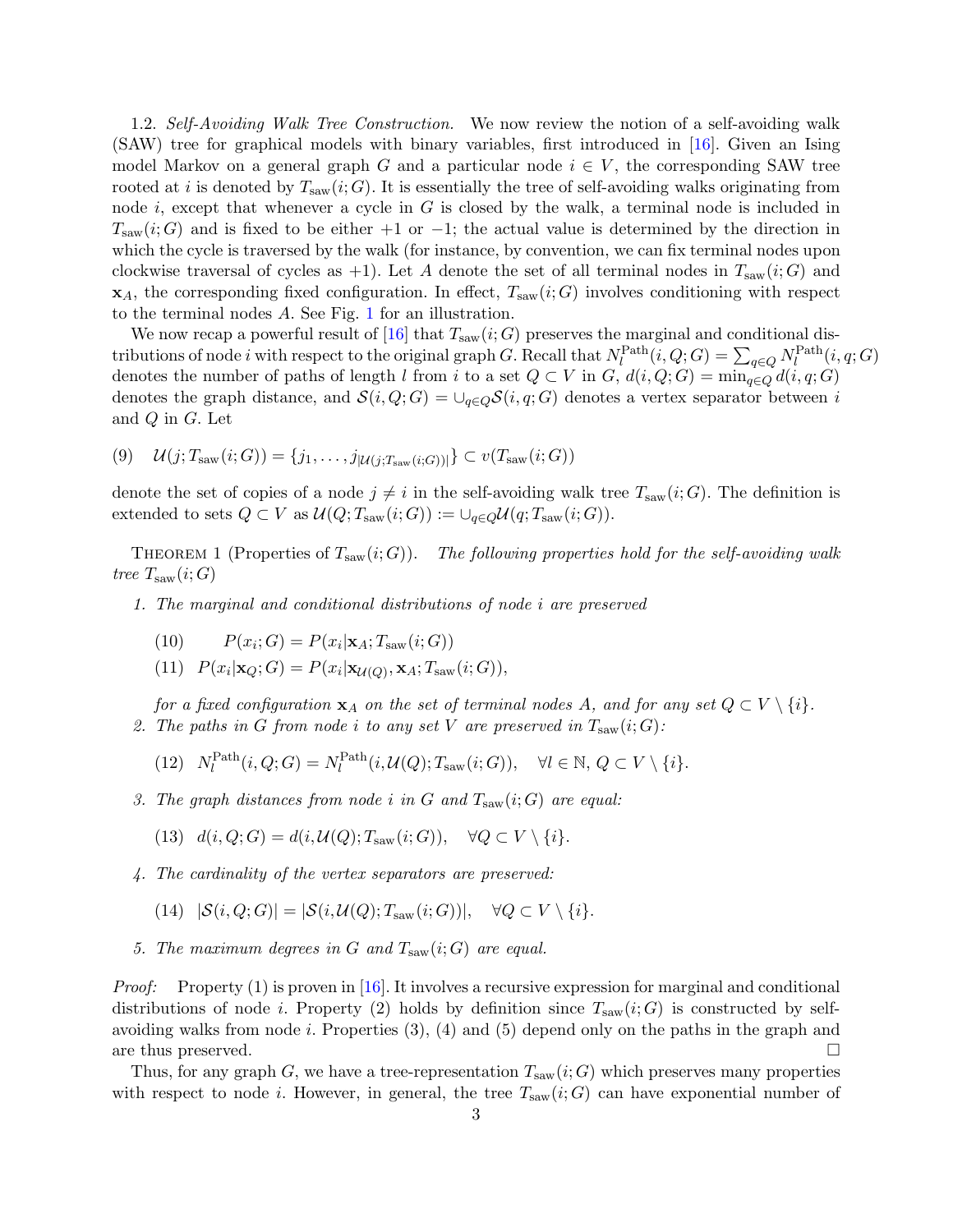

<span id="page-3-0"></span>FIG 1. The figure on the right is self-avoiding walk tree  $T_{\text{sav}}(i;G)$  rooted at node i for the graph shown in the left. The set  $\mathcal{U}(j)$  is the set of copies of node j and the set A is the set of terminal nodes in  $T_{\text{saw}}(i;G)$ .

nodes (compared to G) and thus, we cannot use  $T_{\text{saw}}(i;G)$  directly. This is also true for the class of graphs considered in this paper. However, the bound on maximum edge potentials and conditioning on local separators allows us to limit the neighborhoods under consideration.

We note the following property of graphs with local-paths property. Recall that a graph ensemble  $\mathcal{G}_{\mathrm{LP}}(p;\eta,\gamma)$  satisfies  $(\eta,\gamma)$ -local paths property if there are at most  $\eta$  paths of length less than  $\gamma$ .

<span id="page-3-5"></span>LEMMA 1 (Neighborhood Size of  $T_{\text{saw}}(i; G)$  for Graphs with Local-Paths Property). For a.e.  $G \sim \mathcal{G}_{\text{LP}}(p; \eta, \gamma)$  satisfying the  $(\eta, \gamma)$ -local paths property as per Definition [2](#page-9-0) in the main paper [\[2](#page-21-2)], we have

<span id="page-3-1"></span>(15) 
$$
|B_l(i; T_{\text{saw}}(i; G))| \leq \eta |B_l(i; G)|, \quad \forall l \leq \gamma.
$$

*Proof:* Recall that a.e.  $G \sim \mathcal{G}_{LP}(p;\eta,\gamma)$  has at most  $\eta$  paths of length smaller than  $\gamma$  between any two nodes. This implies that there are at most  $\eta$  copies of any node  $j \neq i$  in  $T_{\text{sav}}(i; G)$  and at most  $\eta$  number of terminal nodes A, which are at distance at most  $\gamma$  from i in  $T_{\text{saw}}(i; G)$  using Property  $(2)$  in Theorem [1.](#page-2-0) Thus  $(15)$  holds.

#### <span id="page-3-6"></span><span id="page-3-2"></span>2. Conditional Variation Distance Test.

2.1. Conditional Uniqueness Regime. We now characterize a sufficient condition for structure estimation of Ising models and term it as the conditional uniqueness regime. In Section [2,](#page-3-2) we will see that Definition [1](#page-4-0) leads to structural consistency of the proposed CVDT algorithm. We use the term "conditional uniqueness regime", since it is similar to the so-called uniqueness regime<sup>[4](#page-3-3)</sup>, but involves the conditional distributions instead of marginal distribution. Our condition stated below, is in fact, a weaker condition than the usual notion of the uniqueness regime.

*Notations:* Given a graph  $G = (V, E)$  and a graphical model P Markov on G, and any subset  $A \subset V$ , let  $P[X_A; G]$  denote the marginal distribution<sup>[5](#page-3-4)</sup> of variables in A. Recall that  $d(i, j; G)$  denotes the

<span id="page-3-3"></span><sup>&</sup>lt;sup>4</sup>Roughly, the uniqueness condition states that asymptotically, as the number of variables  $p \to \infty$ , any marginal distribution of variables in a local neighborhood of the graph is asymptotically independent of faraway variables. Refer to [\[10](#page-21-3), [13](#page-21-4)] for details

<span id="page-3-4"></span><sup>&</sup>lt;sup>5</sup>In the sequel, we abuse notation by using  $P[X_i;G]$  to refer to the vector of length  $|\mathcal{X}|$  containing the values of the pmf  $P_{X_i;G}$ .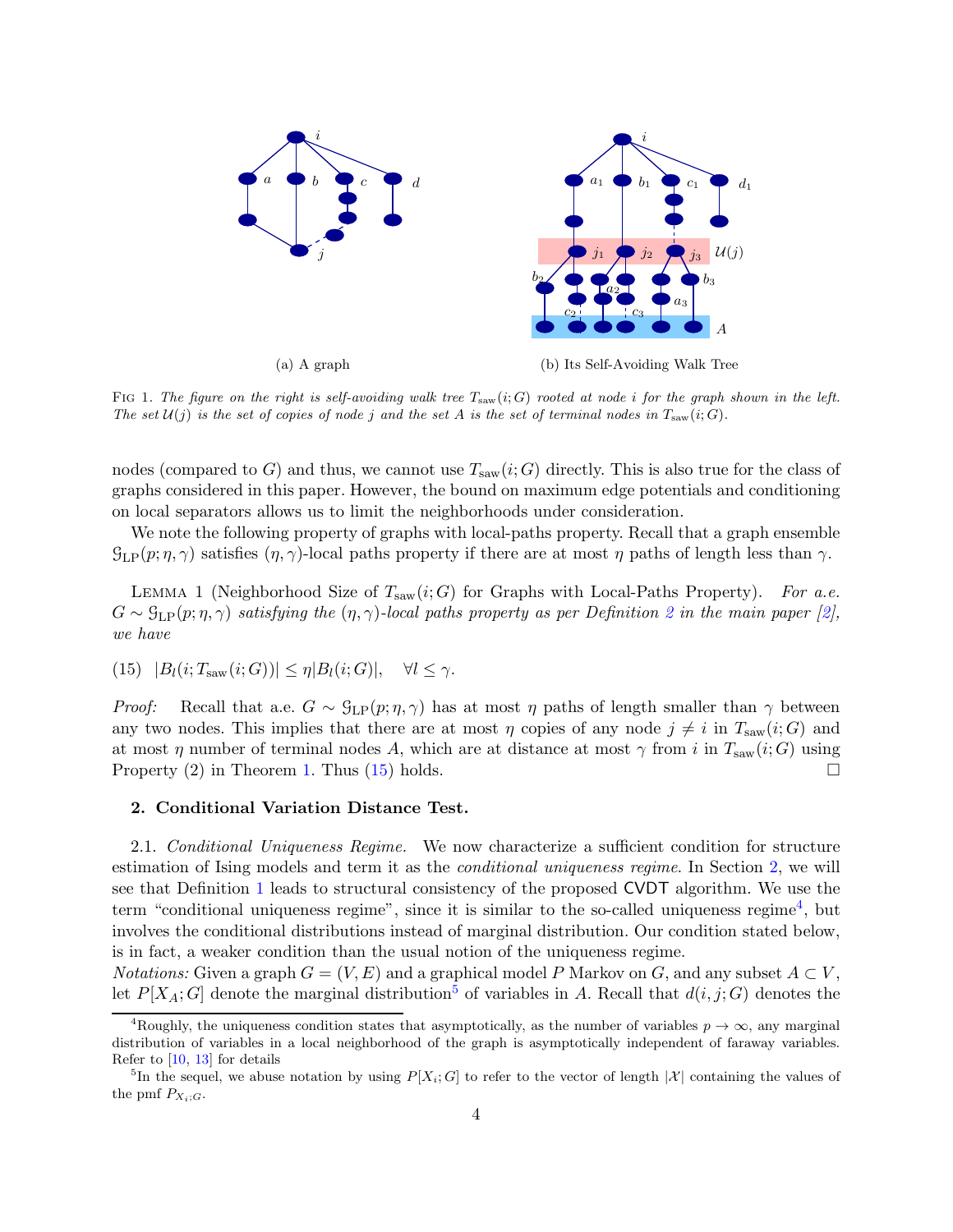graph distance,  $B_l(i; G)$  denotes the set of nodes within graph distance l from node i and  $\partial B_l(i)$ denotes the boundary nodes, i.e., nodes exactly at *l* from node *i*.

<span id="page-4-0"></span>DEFINITION 1 (Conditional Uniqueness Regime). A discrete graphical model P Markov on graph  $G \sim \mathcal{G}(p)$  is in the conditional uniqueness regime if there exists  $\alpha \in (0,1)$  such that for a.e. G and all  $l \in \mathbb{N}$  such that<sup>[6](#page-4-1)</sup>,

<span id="page-4-2"></span>(16) 
$$
\max_{\substack{(i,j)\notin V \\ \mathbf{x}_{S_l}\in\mathcal{X}^{|S_l|}}}\|P[X_i|X_j=+,\mathbf{X}_{S_l}=\mathbf{x}_{S_l}]-P[X_i|X_j=-,\mathbf{X}_{S_l}=\mathbf{x}_{S_l}]\|_1=\widetilde{O}(\alpha^l),
$$

where  $S_l := \mathcal{S}(i, j; G, l)$  is the minimal l-local separator between i and j, according to Definition [1](#page-4-0) in the main paper  $[2]$ .

<span id="page-4-4"></span>We now show that a sufficient condition for the conditional uniqueness condition in [\(16\)](#page-4-2) to hold for Ising models is for the maximum absolute edge potential to satisfy

$$
(17) \quad J_{\text{max}} < J^*,
$$

<span id="page-4-6"></span>where the threshold  $J^* \in \mathbb{R}^+$  is the largest value which satisfies<sup>[7](#page-4-3)</sup>, for all  $l \in \mathbb{N}$ ,

(18) 
$$
\max_{i \in V} |\partial B_l(i; T_{\text{saw}}(i; F'_{S_l}))| = \widetilde{O}(\tanh J^*)^{-l},
$$

<span id="page-4-5"></span>where  $F'_{S_l} := G(V \setminus S_l)$  is the subgraph of G obtained by removing the nodes in  $S_l$ , the minimal l-local separator and  $T_{\text{saw}}(i; F'_{S_l})$  is the corresponding self-avoiding walk tree rooted at i. Define

(19) 
$$
\alpha := \frac{\tanh J_{\text{max}}}{\tanh J^*} < 1.
$$

We now characterize  $J^*$  in terms of the self-avoiding walk tree.

<span id="page-4-8"></span>LEMMA 2 (Sufficient Conditions for Conditional Uniqueness via  $T_{\text{saw}}(i; G)$ ). The Ising model satisfying [\(17\)](#page-4-4) is in the conditional uniqueness regime according to [\(16\)](#page-4-2) with rate  $\alpha$  given by [\(19\)](#page-4-5), where the threshold  $J^*$  is given by  $(18)$ .

*Proof:* Abbreviate the *l*-local separator,  $S := \mathcal{S}(i, j; G, l)$ . We have, for  $i \in V$ ,

$$
||P[X_i|X_j = +, \mathbf{X}_S = \mathbf{x}_S] - P[X_i|X_j = -, \mathbf{X}_S = \mathbf{x}_S]||_1
$$
  
= 
$$
||P[X_i|\mathbf{X}_{\mathcal{U}(j)} = +, \mathbf{X}_{\mathcal{U}(S)} = \mathbf{x}_{\mathcal{U}(S)}, \mathbf{X}_A = \mathbf{x}_A; T_{\text{saw}}(i; G)]
$$
  
(20) 
$$
-P[X_i|\mathbf{X}_{\mathcal{U}(j)} = -, \mathbf{X}_{\mathcal{U}(S)} = \mathbf{x}_{\mathcal{U}(S)}, \mathbf{X}_A = \mathbf{x}_A; T_{\text{saw}}(i; G)]||_1
$$

<span id="page-4-7"></span>from Property ([1](#page-2-0)) in Theorem 1 for self-avoiding walk trees, for a certain configuration  $x_A$  over the set of terminal nodes A.

Recall that  $\mathcal{U}(j; T_{\text{sav}}(i; G))$  denotes the set of copies of node j in  $T_{\text{sav}}(i; G)$ . Recall that in  $T_{\text{saw}}(i; G)$ , each path starting from root node i has exactly one copy of nodes in  $S \cup \{j\}$  (if the node is encountered again, a terminal node is added to  $T_{\text{saw}}(i; G)$ ). Denote the set  $\mathcal{U}_1(j; T_{\text{saw}}(i; G)) \subset$ 

<span id="page-4-1"></span><sup>&</sup>lt;sup>6</sup>In Definition [1,](#page-4-0) we let l scale as a function of p, albeit under some restrictions depending on the graph ensemble. See Corollary [1](#page-6-0) for some examples.

<span id="page-4-3"></span><sup>&</sup>lt;sup>7</sup>In [\(18\)](#page-4-6), we let l scale as a function of p, albeit under some restrictions depending on the graph ensemble. This implies that Definition [1](#page-6-0) is satisfied for these regimes of  $l$ . See Corollary 1 for some examples.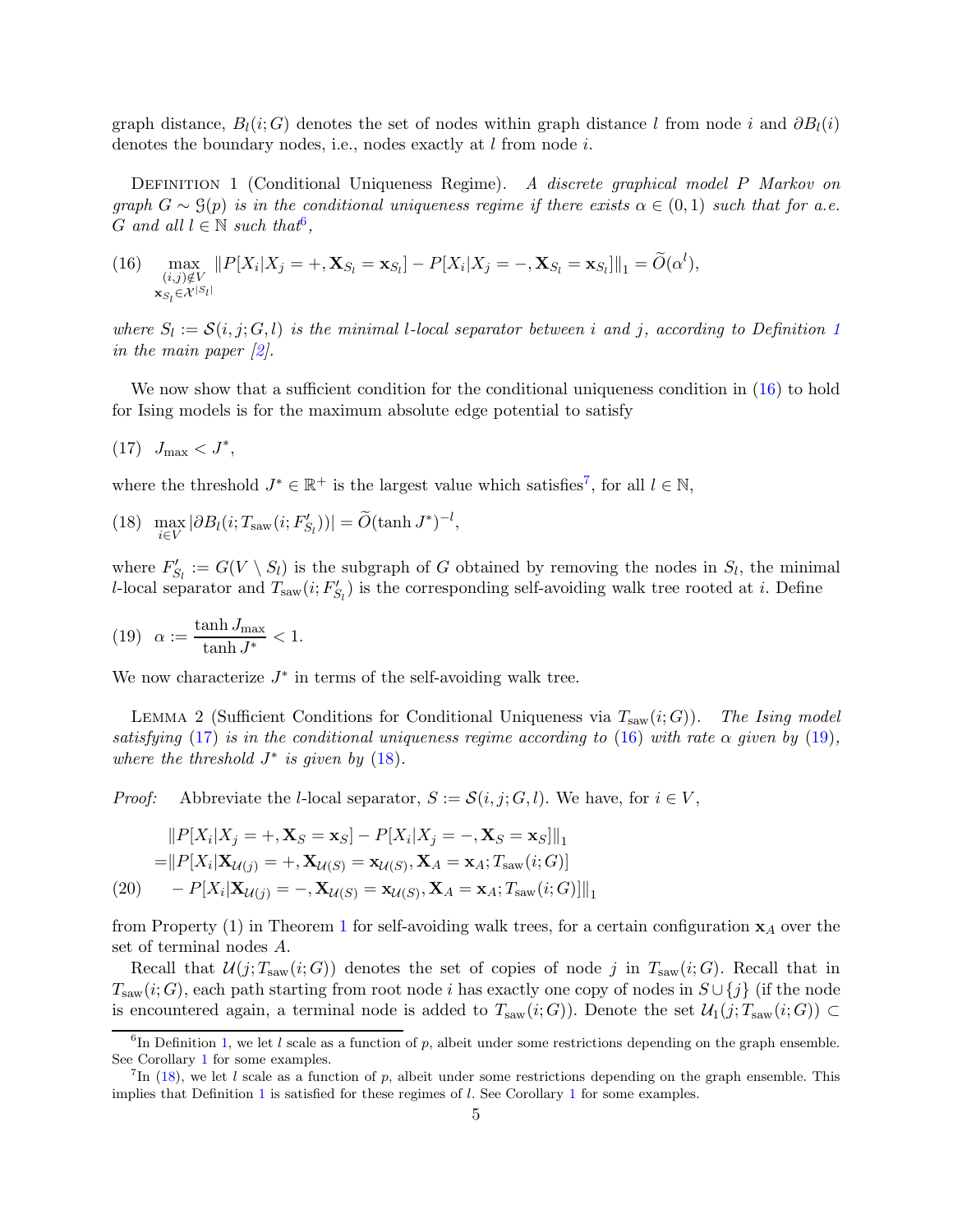$\mathcal{U}(j;T_{\text{saw}}(i;G))$  as the set, where copies of node j are encountered first before encountering the copies of nodes in S, along the paths from i in  $T_{\text{saw}}(i;G)$ . Similarly  $\mathcal{U}_1(S; T_{\text{saw}}(i;G)) \subset \mathcal{U}(S; T_{\text{saw}}(i;G))$ denotes the set encountered before the copies of j. Let  $\mathcal{U}_2(j; T_{saw}(i; G)) := \mathcal{U}(j; T_{saw}(i; G))$  $U_1(j; T_{\text{saw}}(i; G))$  and  $U_2(S; T_{\text{saw}}(i; G))$  is defined similarly. See Fig[.2.](#page-6-1) By definition,  $\mathbf{X}_{\mathcal{U}_2(j)} - \mathbf{X}_{\mathcal{U}_1(S)} X_i - \mathbf{X}_{\mathcal{U}_1(j)} - \mathbf{X}_{\mathcal{U}_2(S)}$  forms a Markov chain, and thus,

$$
P(X_i|\mathbf{X}_{\mathcal{U}(j)}, \mathbf{X}_{\mathcal{U}(S)}, \mathbf{X}_A; T_{\text{saw}}(i;G)) = P(X_i|\mathbf{X}_{\mathcal{U}_1(j)}, \mathbf{X}_{\mathcal{U}_1(S)}, \mathbf{X}_A; T_{\text{saw}}(i;G)).
$$

Substituting this equivalence into  $(20)$ , we have

$$
||P[X_i|X_j = +, \mathbf{X}_S = \mathbf{x}_S] - P[X_i|X_j = -, \mathbf{X}_S = \mathbf{x}_S]||_1
$$
  
\n
$$
= ||P[X_i|\mathbf{X}_{\mathcal{U}_1(j)} = +, \mathbf{X}_{\mathcal{U}_1(S)} = \mathbf{x}_{\mathcal{U}_1(S)}, \mathbf{X}_A = \mathbf{x}_A; T_{\text{saw}}(i; G)]
$$
  
\n
$$
- P[X_i|\mathbf{X}_{\mathcal{U}_1(j)} = -, \mathbf{X}_{\mathcal{U}_1(S)} = \mathbf{x}_{\mathcal{U}_1(S)}, \mathbf{X}_A = \mathbf{x}_A; T_{\text{saw}}(i; G)]||_1
$$
  
\n(a)  
\n
$$
\leq ||\widetilde{P}[X_i|\mathbf{X}_{\mathcal{U}_1(j)} = +; T_{\text{saw}}(i; G)] - \widetilde{P}[X_i|\mathbf{X}_{\mathcal{U}_1(j)} = -; T_{\text{saw}}(i; G)]||_1,
$$
  
\n(b)  
\n
$$
\leq ||\widetilde{P}[X_i|\mathbf{X}_{\mathcal{U}_1(j)} = +; T_{\text{saw}}(i; F'_{S_i})] - \widetilde{P}[X_i|\mathbf{X}_{\mathcal{U}_1(j)} = -; T_{\text{saw}}(i; F'_{S_i})]||_1,
$$
  
\n(c)  
\n
$$
\leq ||\widetilde{P}[X_i|\mathbf{X}_{\partial B_i(i)} = +; T_{\text{saw}}(i; F'_{S_i})] - \widetilde{P}[X_i|\mathbf{X}_{\partial B_i(i)} = -; T_{\text{saw}}(i; F'_{S_i})]||_1
$$
  
\n(d)  
\n
$$
\leq 2|\partial B_i(i; T_{\text{saw}}(i; F'_{S_i}))|(\tanh J_{\text{max}})^l,
$$

where Inequality (a) is obtained by applying Proposition [1](#page-1-5) and involves the symmetric attractive counterpart P of P, obtained by setting all the node potentials  $h_k = 0$  for all  $k \in v(T_{\text{saw}}(i; G))$ . Note that conditioning on a random variable  $X_k$  to be + (resp. –) is equivalent to setting its node potential  $h_i$  to  $\infty$  (resp.  $-\infty$ ) and erasing the sub-tree beyond node k. Thus dropping conditioning and setting the node potential to zero forms an upper bound in (a).

For Inequality (b), note that in  $T_{\text{sav}}(i; G)$ , the paths from node i, to  $\mathcal{U}_1(j)$  and  $\mathcal{U}_1(S)$  are disjoint (except for node i). Thus, the conditional distribution of  $X_i$  conditioned on  $\mathcal{U}_1(j)$  on  $T_{saw}(i;G)$ is equivalent to a conditional distribution on  $T_{\text{saw}}(i; F'_{S_l})$  obtained by marginalizing out the nodes corresponding to paths containing  $\mathcal{U}_1(S)$  and suitably changing the node potential of node *i*. (See [\[9](#page-21-5), Lemma 4.1] for an exact characterization of such a marginalization). Applying Proposition [1,](#page-1-5) we have an upper bound by setting the node potential in  $T_{\text{saw}}(i; F'_{S_l})$  to zero, i.e., given by the model P on  $T_{\text{saw}}(i; F'_{S_l})$ .

For Inequality (c), recall that by definition of a *l*-local separator, the set  $\mathcal{U}_1(j)$  has distance at least l from node i. Thus,  $X_i - \mathbf{X}_{\partial B_i(i)} - \mathbf{X}_{\mathcal{U}_1(j)}$  forms a Markov chain and in an attractive model  $\tilde{P}$ , the inequality (c) holds.

Inequality (d) involves considering a telescoping sum of a sequence of configurations  $\lambda^0,\ldots,\lambda^{|\partial B_l(i)|}$ on  $\partial B_l(i)$  from all + configuration to all – configuration, where the difference between the vectors  $\lambda^i$  and  $\lambda^{i+1}$  is in a single coordinate, i.e., the configuration at a single node is changed while keeping the others fixed. See [\[14,](#page-21-6) Lemma 2.8] for detailed discussion of this step. In particular, by applying Proposition [1,](#page-1-5) for each term involving  $\lambda^i$  and  $\lambda^{i+1}$ , the conditioning on other nodes can be dropped and we have

$$
\|\widetilde{P}[X_i|\mathbf{X}_{\partial B_l(i)} = \lambda^i] - \widetilde{P}[X_i|\mathbf{X}_{\partial B_l(i)} = \lambda^{i+1}]\|_1 \leq 2(\tanh J_{\text{max}})^l.
$$

Collecting all the terms we have inequality (c), since there are  $|\partial B_l(i)|$  number of terms. By definition of  $J^*$  in  $(17)$ , we have that

$$
|\partial B_l(i)| = \widetilde{O}(\tanh J^*)^{-l}.
$$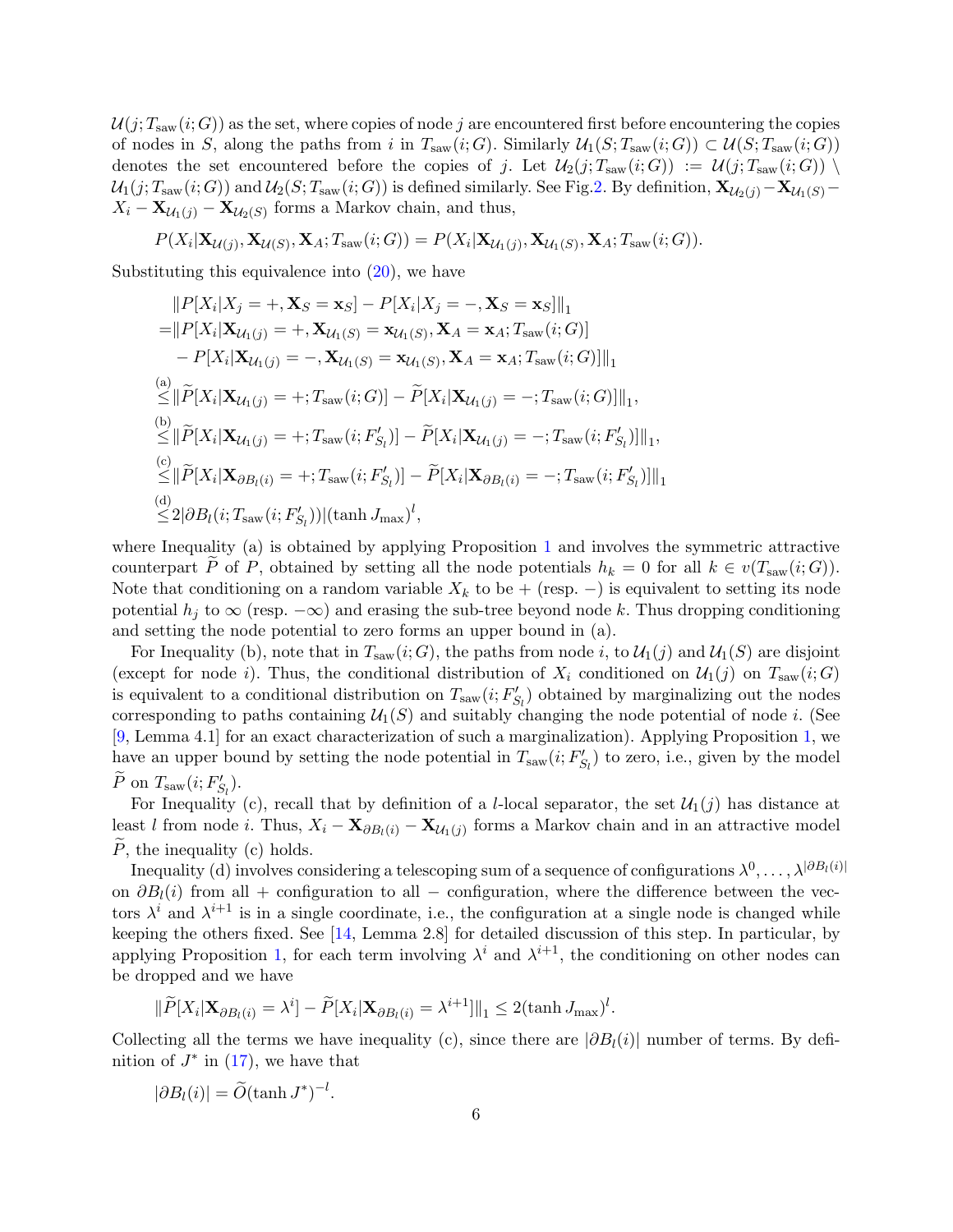

<span id="page-6-1"></span>FIG 2. Illustration of sets on  $T_{\text{sav}}(i;G)$ , the self-avoiding walk tree at node i corresponding to the graph in Fig[.1](#page-3-0) in the main paper [\[2](#page-21-2)].  $U(S)$  corresponds to copies of nodes in S in the original graph in Fig[.1](#page-3-0) in the main paper [2]. The nodes  $j_1, j_2$  and  $j_3$  are the copies of j in  $T_{\text{sav}}(i; G)$  and similarly for nodes in S. The set A is the set of terminal nodes in  $T_{\text{sav}}(i;G)$ . The set  $\mathcal{U}_1(j)$  separates  $\mathcal{U}_2(S)$  from i and viceversa.

Now substituting  $\alpha$  in the above equation using [\(19\)](#page-4-5), we have the result.

We can now obtain the threshold  $J^*$  for specific graph ensembles using the above result. Recall that  $\mathcal{G}_{\text{Deg}}(p,\Delta)$  denotes a graph ensemble with maximum degree  $\Delta$ ,  $\mathcal{G}_{\text{ER}}(p,c/p)$  denotes the Erdős-Rényi ensemble, where an edge between any two nodes occurs with probability  $c/p$  and  $\mathcal{G}_{Watts}(p, d, c/p)$  denotes the small-world graph, which is the union of a d-dimensional grid and an Erdős-Rényi graph with parameter c. Recall that  $\alpha := \frac{\tanh J_{\text{max}}}{\tanh J^*}$ . We have the following result.

<span id="page-6-0"></span>COROLLARY 1 (Threshold  $J^*$  for Deterministic Graph Families). We have the following results for various graph families:

- <span id="page-6-2"></span>1. For any graph ensemble  $\mathcal{G}_{\text{Dec}}(p,\Delta)$  with maximum degree  $\Delta$ , [\(16\)](#page-4-2) holds for all l and [\(18\)](#page-4-6) simplifies to
	- (21)  $J_{\text{Deg}}^* = \infty$ .

In particular, for every Ising model Markov on a  $\Delta$ -degree bounded graph,

(22) 
$$
\max_{\substack{(i,j)\notin V \\ \mathbf{x}_S \in \mathcal{X}^{|S|}}} \|P[X_i|X_j = +, \mathbf{X}_S = \mathbf{x}_S] - P[X_i|X_j = -, \mathbf{X}_S = \mathbf{x}_S]\|_1 = 0,
$$

<span id="page-6-3"></span>where  $S$  is the exact separator between  $i$  and  $j$ .

2. For the girth-bounded ensemble  $\mathcal{G}_{\text{Girth}}(p; g, \Delta)$ , when  $2l < g$ , the threshold for [\(16\)](#page-4-2) is given by

(23) 
$$
J_{\text{Girth}}^* = \operatorname{atanh}\left(\frac{1}{\Delta}\right).
$$

In particular, in this regime, every Ising model Markov on a graph  $G \in \mathcal{G}_{\text{Girth}}(p; g, \Delta)$  satisfies

(24)  $\max_{(i,j)\notin V} ||P[X_i|X_j = +, \mathbf{X}_{S_l} = \mathbf{x}_{S_l}] - P[X_i|X_j = -, \mathbf{X}_{S_l} = \mathbf{x}_{S_l}]||_1 \leq 2\alpha^l,$  $(i,j)\notin V$  $\mathbf{x}_{S_{l}}{\in}\mathcal{X}^{\left|S_{l}\right|}$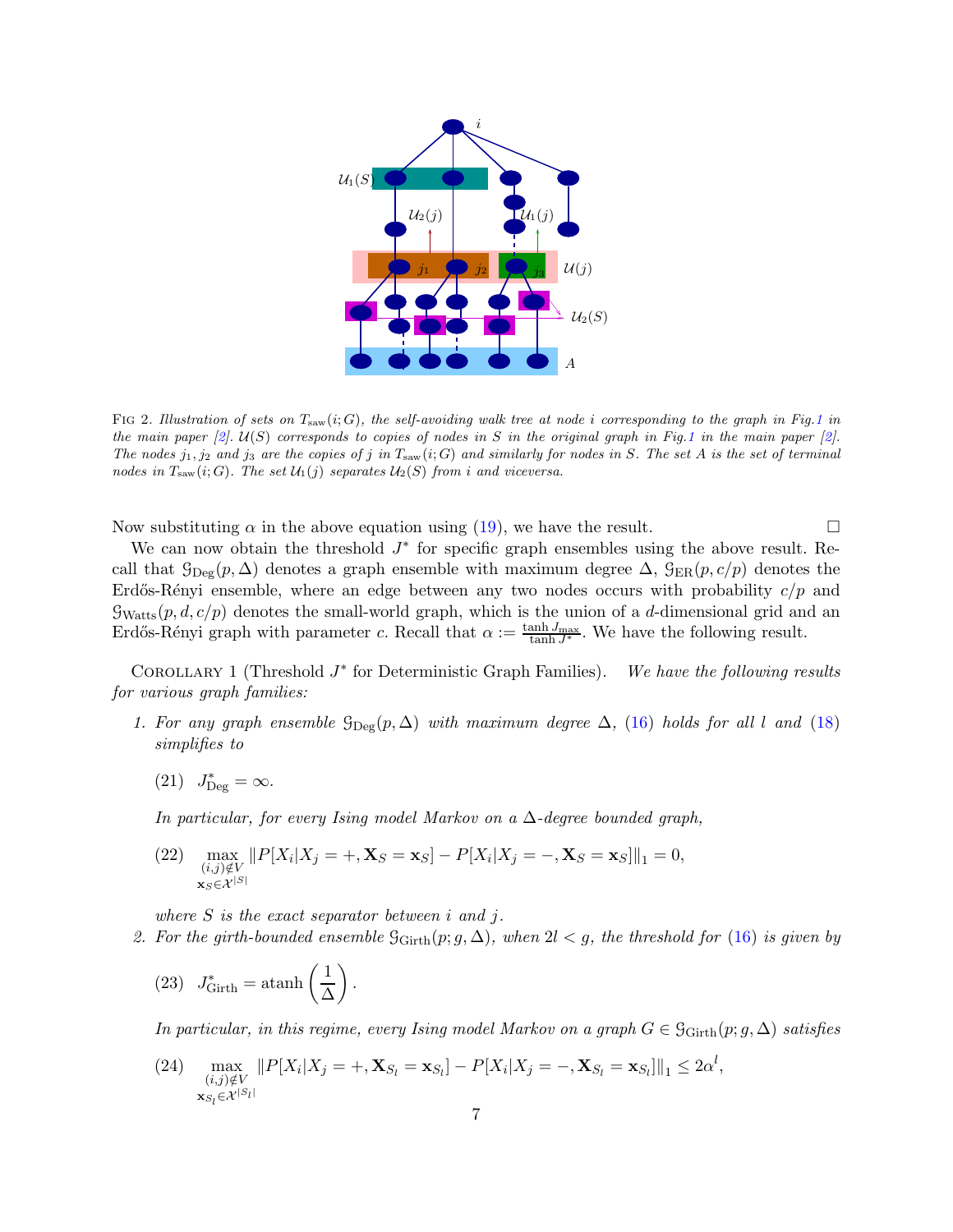when  $2l < g$ , where g is the girth of the graph, and  $S_l := \mathcal{S}(i, j; G, l)$  is the minimal l-local separator between i and j and satisfies  $|S_l| \leq 1$ .

We provide probabilistic bounds for random graph families.

<span id="page-7-3"></span>COROLLARY 2 (Threshold  $J^*$ We have the following results for various graph families:

1. For the random-regular graphs  $\mathcal{G}_{\text{Reg}}(p,\Delta)$ , [\(16\)](#page-4-2) is satisfied when  $l = O(\log_{\Delta-1} p)$ ,  $\Delta =$  $O(\text{poly}\log p)$ , the threshold is given by

<span id="page-7-0"></span>(25) 
$$
J_{\text{Reg}}^* = \operatorname{atanh}\left(\frac{1}{\Delta}\right).
$$

In particular, in this regime, for every Ising model Markov on a  $\Delta$ -random regular graph, when  $l < 0.25(0.25p\Delta + 0.5 - \Delta^2)$ , with probability at least  $1 - \Delta^{16l-2}(p\Delta - 4\Delta^2 - 16l)^{-(8l-1)}$ , we have

<span id="page-7-2"></span>(26) max  $(i,j)\notin V$  $\mathbf{x}_{S_l} \in \mathcal{X}^{|S_l|}$  $||P[X_i|X_j = +, \mathbf{X}_{S_l} = \mathbf{x}_{S_l}] - P[X_i|X_j = -, \mathbf{X}_{S_l} = \mathbf{x}_{S_l}]||_1 \leq 2\alpha^l,$ 

<span id="page-7-1"></span>where  $S_l := \mathcal{S}(i, j; G, l)$  is the minimal l-local separator between i and j and satisfies  $|S_l| \leq 2$ .

- 2. For both the Erdős-Rényi ensemble  $\mathcal{G}_{\text{ER}}(p, c/p)$  and the small-world graph ensemble  $\mathcal{G}_{\text{Watts}}(p, d, c/p)$ ,  $(16)$  holds when  $l \leq \frac{\log p}{4 \log p}$  $rac{\log p}{4 \log c}$  and  $c = O(\text{poly}\log p)$  with thresholds given by
	- (27)  $J_{\text{ER}}^* = J_{\text{Watts}}^* = \text{atanh}\left(\frac{1}{c}\right)$ c  $\overline{ }$ .

In particular, in this regime, when  $l < \frac{\log p}{4 \log c}$  and  $1 < c = O(\text{poly}\log p)$ , with probability at  $least\ 1-le^{\sqrt{125}}p^{-2.5}-l!c^{4l+1}p^{-1},\ we\ have$ 

(28) max  $(i,j)\notin V$  $\mathbf{x}_{S_{l}}\in\mathcal{X}^{\left|S_{l}\right|}$  $||P[X_i|X_j = +, \mathbf{X}_{S_l} = \mathbf{x}_{S_l}] - P[X_i|X_j = -, \mathbf{X}_{S_l} = \mathbf{x}_{S_l}]||_1 \le 4l^3\alpha^l \log p,$ 

and  $S_l := \mathcal{S}(i, j; G, l)$  is the minimal l-local separator between i and j and satisfies  $|S_l| \leq 2$ for the Erdős-Rényi ensemble  $\mathcal{G}_{\mathrm{ER}}(p,c/p)$  and  $|S_l|\leq d+2$  for the small-world graph ensemble  $\mathcal{G}_{Watts}(p, d, c/p).$ 

### Remarks:

1. Comparing [\(21\)](#page-6-2), [\(23\)](#page-6-3) and [\(25\)](#page-7-0), we note that for the degree-bounded ensemble  $J_{\text{Deg}}^* = \infty$ meaning that we do not place any restrictions on the maximum potential  $J_{\text{max}}$ , while for the girth bounded ensemble and the random regular ensemble  $J_{\text{Girth}}^* = J_{\text{Reg}}^* = 1/\Delta$ . This is because the minimal *l*-local separators are different for these two ensembles. For  $\mathcal{G}_{\text{Deg}}(p,\Delta)$ , it has cardinality  $\Delta$  and thus, forms an exact separator. On the other hand, for  $\mathcal{G}_{\text{Girth}}(p; g, \Delta)$ and  $\mathcal{G}_{\text{Reg}}(p,\Delta)$ , the minimal l-local separators have cardinalities 1 and 2 when  $2l < g$  and  $l = O(\log_{\Delta-1} p)$  respectively, and thus, do not form an exact separator. Thus, the threshold J ∗ depends on whether exact or approximate separators are used for conditioning.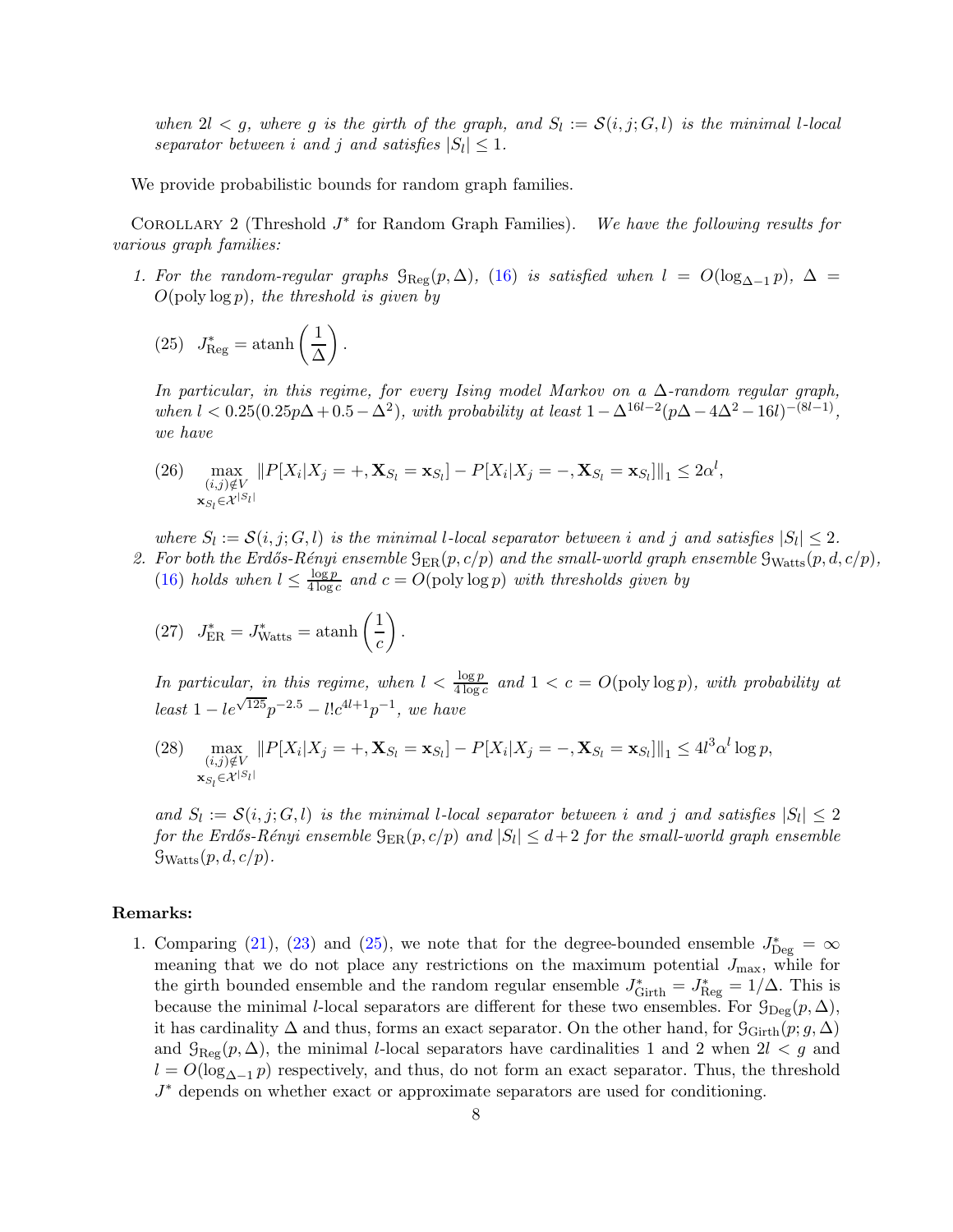- 2. Comparing the thresholds for random regular ensemble in  $(25)$  and the Erdős-Rényi ensemble in [\(27\)](#page-7-1), we see that  $J_{\text{ER}}^* \gg J_{\text{Reg}}^*$ , if we constrain the maximum degrees in the two ensembles to be the same. Recall that the maximum degree of the Erdős-Rényi ensemble is a.a.s.  $\Delta =$  $\Theta(\log p \log c / \log \log p)$ . Thus, by obtaining the threshold  $J_{\rm ER}^*$  in terms of the average degree  $c$ instead of the maximum degree, we have a larger threshold and thus, can provide guarantees for structure estimation of Erdős-Rényi graphs for a wider regime of edge potentials.
- 3. Comparing the thresholds for the Erdős-Rényi ensemble  $\mathcal{G}_{ER}(p, c/p)$  and the small-world ensemble  $\mathcal{G}_{Watts}(p, d, c/p)$  in [\(27\)](#page-7-1), we see that  $J_{\text{ER}}^* = J_{Watts}^*$ , but note that the minimal llocal separators are different for these two ensembles. For the Erdős-Rényi ensemble, it has a cardinality of two when  $l \leq \frac{\log p}{4 \log p}$  $\frac{\log p}{4 \log c}$ , as discussed above. For the small-world ensemble, which is the union of a *d*-dimensional grid and an Erdős-Rényi graph, the minimal *l*-local separator has a cardinality of  $d+2$  when  $l \leq \frac{\log p}{4 \log p}$  $\frac{\log p}{4 \log c}$  and it forms an exact separator on the grid. Thus, for the small-world graphs, we require a threshold  $J_{\text{Watts}}^*$  such that the long paths on the Erdős-Rényi subgraph has a decaying effect, leading to the same threshold on the edge potentials  $(J_{\text{Watts}}^* = J_{\text{ER}}^*).$

Proof: The result in Eqn. [\(21\)](#page-6-2) is from the definition of graphical models: the size of the minimal l-local separator for  $\mathcal{G}_{\text{Deg}}(p,\Delta)$  ensemble is of size  $\Delta$  for all  $l \in \mathbb{N}$ . This implies that  $T_{\text{saw}}(i;F'_{S_l})$  has no edges and thus,  $J_{\text{Deg}}^*$  is infinite.

The result in Eqn.  $(23)$  is obtained from the fact that the *l*-local separator is of size 1 when  $2l < g$ since we do not encounter any cycles. In this case, we can bound the neighborhood of  $T_{\text{saw}}(i; F'_{S_l})$ via  $T_{\text{saw}}(i; G)$  and using Property (5) in Theorem [1,](#page-2-0) we have the result.

For the result in Eqn. [\(25\)](#page-7-0), note that the size of minimal l-local separator for  $\mathcal{G}_{\text{Reg}}(p,\Delta)$  is 1, when  $l = O(\log_{\Delta-1} p)$  [\[5](#page-21-7), p. 107]. In this case, we can bound the neighborhood of  $T_{\text{saw}}(i; F'_{S_l})$  via  $T_{\text{saw}}(i; G)$  and using Property (5) in Theorem [1,](#page-2-0) we have the result. For the result in [\(26\)](#page-7-2), we appeal to [\[12](#page-21-8), Thm. 3] and derive the probability of two cycles each of length at most 2l overlapping with one another.

For the result in [\(27\)](#page-7-1), we appeal to [\[6,](#page-21-9) Lemma 1] that with probability at least  $1 - le^{\sqrt{125}}p^{-2.5}$ , for all  $l \in \mathbb{N}$ , when  $c > 1$ ,

(29) max  $\max_{i\in V} |B_l(i)| \leq 2l^3c^l \log p.$ 

When  $l \leq \frac{\log p}{4 \log p}$  $\frac{\log p}{4 \log c}$ , with probability at least  $1 - l! c^{4l+1} p^{-1}$  [\[1,](#page-21-10) Lemma 2], there is at most one cycle in  $B_l(i)$  for all  $i \in V$ . From Lemma [1,](#page-3-5) we have the result. When  $c = O(\text{poly} \log p)$ , we have  $\frac{\log p}{\log c} = \omega(1)$ , and thus  $J_{\text{ER}}^*$  holds.

For the small-world graph ensemble  $\mathcal{G}_{watts}(p, d, c/p)$ , which is the union of the d-dimensional grid and Erdős-Rényi graph, the size of the minimal *l*-local separator is  $d+2$ , when  $l \leq \frac{\log p}{4 \log q}$  $\frac{\log p}{4 \log c}$ . Since  $F_{S_l}$ is dominated by the Erdős-Rényi graph, the result holds.  $\Box$ 

2.1.1. Uniqueness Regime. We now relate the conditional-uniqueness regime to the well-known notion of the *uniqueness regime*<sup>[8](#page-8-0)</sup> of an Ising model.

Intuitively, in the uniqueness regime, as the number of nodes  $p \to \infty$ , any marginal distribution of variables in a local neighborhood of the graph is asymptotically independent of faraway variables. We formally define it below. Recall that we say  $f(p) = O(g(p))$  if  $f(p) \leq Mg(p) \log p$  for some constant M and  $p > p_0$  and  $F_l(i; G)$  denotes the spanning subgraph of the l-hop neighborhood of node i.

<span id="page-8-0"></span><sup>&</sup>lt;sup>8</sup>For uniqueness regime, we consider the notion of weak spatial mixing and limit to exponential decay of correlations. Refer to [\[10](#page-21-3), [13](#page-21-4)] for other notions of correlation decay.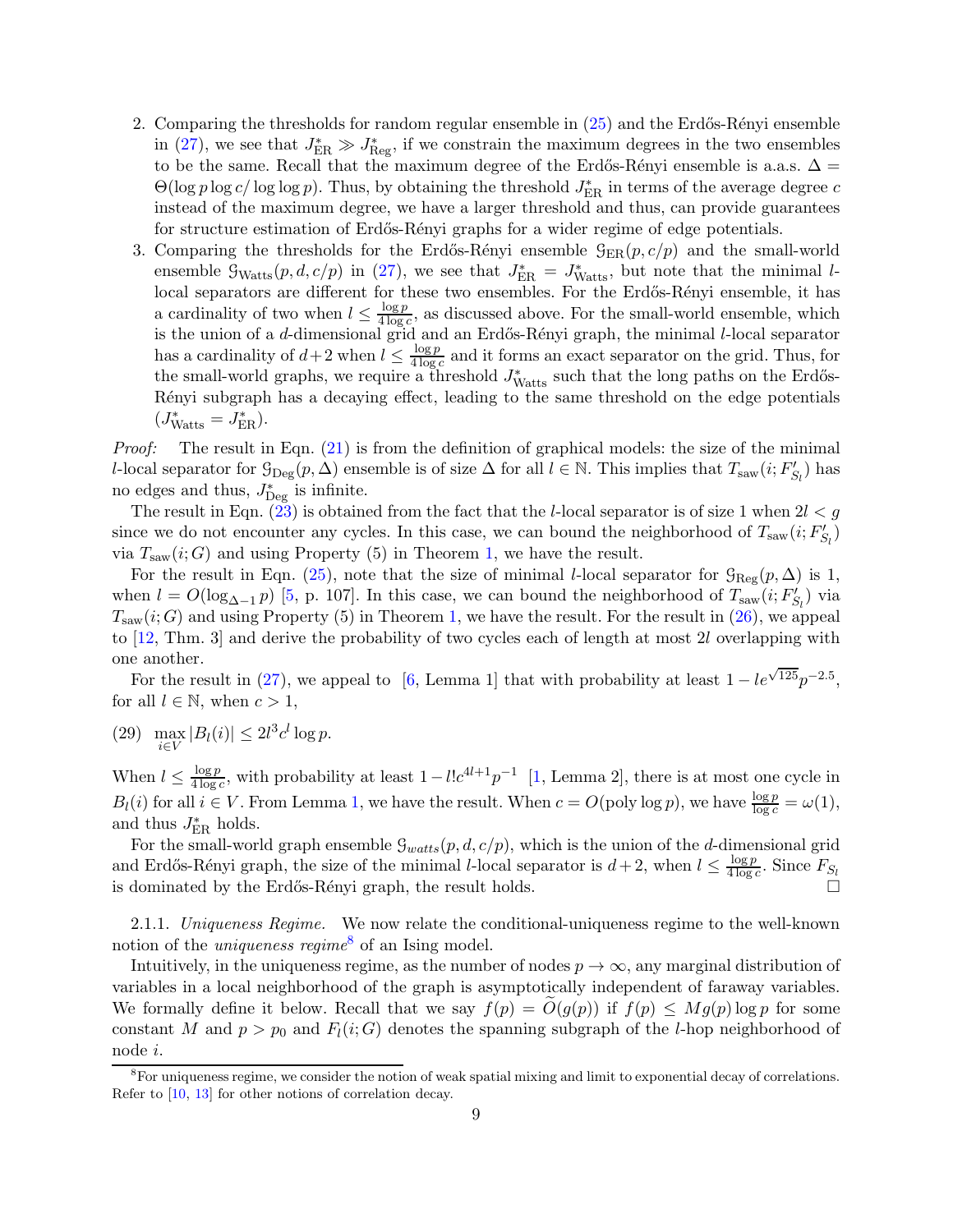<span id="page-9-1"></span><span id="page-9-0"></span>DEFINITION 2 (Uniqueness Regime). A discrete graphical model P Markov on graph  $G \sim \mathcal{G}(p)$ is in the uniqueness regime if there exists  $\alpha \in (0,1)$  such that for a.e. G and all  $l \in \mathbb{N}$ ,

(30) 
$$
\max_{i \in V} ||P[X_i; G] - P[X_i; F_l(i; G)]||_1 = \widetilde{O}(\alpha^l).
$$

Comparing the above definition of the uniqueness regime and the conditional uniqueness regime in Definition [1,](#page-4-0) we note that the requirement for uniqueness regime is stronger. This is because for uniqueness regime, we require that the "faraway" nodes have a decaying effect on node marginal distributions, while for conditional uniqueness, we only require it upon conditioning on local separators. Note that conditioning itself removes the effect of a subset of "faraway" nodes and thus, conditional uniqueness is a weaker requirement. The notion of uniqueness regime is well-studied (see  $[10, 13]$  $[10, 13]$  $[10, 13]$ ) and has many implications. For instance, the mixing time of Gibbs sampling is polynomial (in the number of nodes) in the uniqueness regime.

We now note sufficient condition for the uniqueness condition in  $(30)$  on lines of analysis in the previous section by requiring the maximum absolute edge potential of the Ising model to satisfy

$$
(31) \quad J_{\text{max}} < \ddot{J}^*,
$$

<span id="page-9-2"></span>where the threshold  $\widetilde{J}^* \in \mathbb{R}^+$  is the largest value which satisfies, for all  $l \in \mathbb{N}$ ,

(32) 
$$
\max_{i \in V} |\partial B_l(i; T_{\text{sav}}(i; G))| = \widetilde{O}(\tanh \widetilde{J}^*)^l.
$$

The proof is on similar lines as that of Lemma [2](#page-4-8) and is omitted.

On lines of Corollary [1,](#page-6-0) we can obtain the threshold  $J^*$  in explicit form for many graph families. Recall that  $\mathcal{G}_{\text{Dec}}(p, \Delta)$  denotes any graph ensemble with maximum degree  $\Delta$  and  $\mathcal{G}_{\text{ER}}(p, c/p)$ denotes the Erdős-Rényi ensemble, where an edge between any two nodes occurs with probability  $c/p$ .

COROLLARY 3 (Threshold for Uniqueness). For a degree-bounded graph ensemble  $\mathcal{G}_{\text{Deg}}(p,\Delta)$ , [\(32\)](#page-9-2) simplifies to

(33) 
$$
\widetilde{J}_{\text{Deg}}^* = \operatorname{atanh}\left(\frac{1}{\Delta}\right).
$$

The above threshold can be improved for the Erdős-Rényi ensemble  $\mathcal{G}_{ER}(p, c/p)$  as

(34) 
$$
\widetilde{J}_{\text{ER}}^* = \operatorname{atanh}\left(\frac{1}{c}\right)
$$
,  $c = O(\text{poly}\log p)$ .

### Remarks:

Comparing the thresholds  $J^*$  and  $J^*$  for conditional uniqueness and uniqueness, we note that  $J^* \geq J^*$ . The difference between  $J^*$  and  $J^*$  is the largest upon exact separation. For instance, in a ( $\Delta - 1$ )-regular tree with degree  $\Delta$ , the uniqueness threshold  $\widetilde{J}^* = 1/\Delta$ , while the conditional uniqueness is  $J^* = \infty$  with  $\eta = 1$ , since upon (exact) separation, there is no effect of faraway nodes. Thus, our criterion of conditional uniqueness is weaker than the usual notion of uniqueness. This implies that we can guarantee efficient structure estimation in high dimensions for a wide range of models.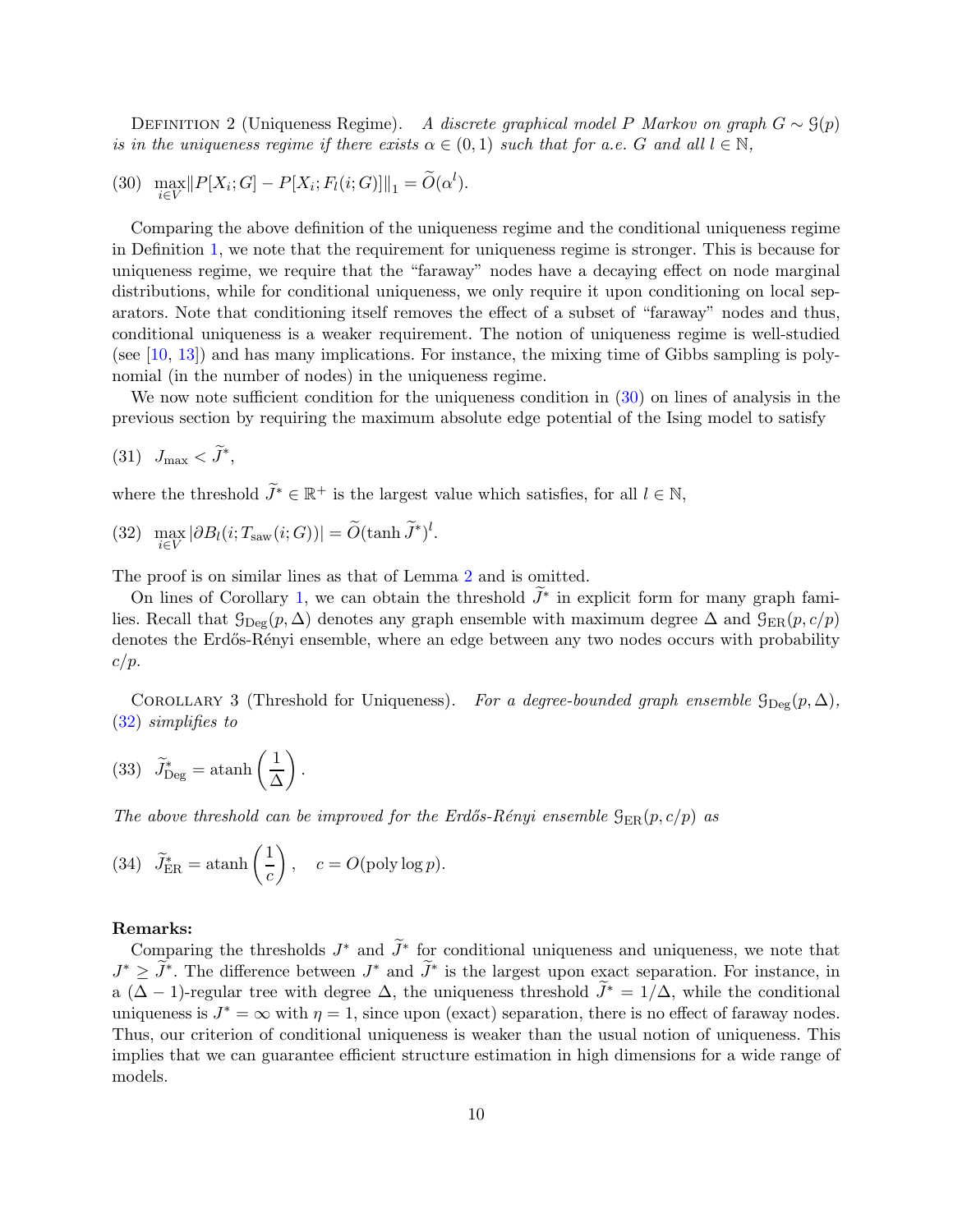2.2. Conditional Variation Distance Between Non-Neighbors. Recall that

(35) 
$$
\nu_{i|j;S} := \min_{\mathbf{x}_S \in \{-1, +1\}^{|S|}} \nu(P(X_i | X_j = +, \mathbf{X}_S = \mathbf{x}_S), P(X_i | X_j = -, \mathbf{X}_S = \mathbf{x}_S)),
$$

where  $\nu(\cdot, \cdot)$  denotes total variation distance. Using the notion of conditional uniqueness regime from Section [2.1,](#page-3-6) we immediately obtain a bound for the conditional variation distance between non-neighbors of an Ising model, when the conditioning set is a l-local separator.

<span id="page-10-0"></span>Lemma 3 (Conditional Variation Distance Between Non-Neighbors). Given an Ising model satisfying conditional uniqueness regime according to Definition [1,](#page-4-0) for graphs satisfying  $(\eta, \gamma)$ -local separation property with  $\eta = O(1)$ , we have

(36) 
$$
\nu_{\max}(p;\eta) := \max_{(i,j)\notin G} \min_{\substack{|S| \leq \eta \\ S \subset V\setminus\{i,j\}}} \nu_{i|j;S} = \widetilde{O}(\alpha^{\gamma}).
$$

2.3. Conditional Variation Distance Between Neighbors. We now provide a lower bound on the conditional variation distance between neighbors. This implies that we can distinguish edges and non-edges through conditional variation distance thresholding. We first provide explicit bounds for special cases such as attractive models. Using analytic theory, this implies that the bound also holds for generic values of edge potentials.

2.3.1. Attractive Models. We first carry out the analysis for attractive models  $(J_{i,j} \geq 0$  for all  $(i, j) \in G$ ).

PROPOSITION 2 (Variation Distance between Neighbors). For attractive Ising models Markov on graph G with maximum degree  $\Delta$  having edge potentials  $J_{\text{max}} \ge J_{i,j} \ge J_{\text{min}} > 0$  and node potentials  $0 \leq h_i \leq h_{\text{max}}$ , for any set  $S \subset V \setminus \{i, j\}$ ,

(37) 
$$
\min_{\substack{(i,j)\in G\\ \mathbf{x}_{S}\in |\mathcal{X}|^{|S|}}}\nu_{i|j;S} \geq \frac{1}{2} \left(\tanh(J_{\min} + h'_{\max}) + \tanh(J_{\min} - h'_{\max})\right),
$$

where  $h'_{\text{max}}$  is the modified node potential due to conditioning and marginalization.

*Proof:* Using self-avoiding walk tree construction, we have, for any  $\mathbf{x}_S \in \mathcal{X}^{|S|}$ ,

$$
\nu(P[X_i|X_j = +, \mathbf{x}_S], P[X_i|X_j = -, \mathbf{x}_S])
$$
\n
$$
\stackrel{(a)}{=} \nu(P[X_i|\mathbf{X}_{\mathcal{U}(j)} = +, \mathbf{x}_{\mathcal{U}(S)}, \mathbf{x}_A; T_{\text{saw}}(i; G)], P[X_i|\mathbf{X}_{\mathcal{U}(j)} = -, \mathbf{x}_{\mathcal{U}(S)}, \mathbf{x}_A; T_{\text{saw}}(i; G)])
$$
\n
$$
\stackrel{(b)}{\geq} \nu(P[X_i|\mathbf{X}_{j_1} = +, \mathbf{x}_{\mathcal{U}(S)}, \mathbf{x}_A; T_{\text{saw}}(i; G)], P[X_i|\mathbf{X}_{j_2} = -, \mathbf{x}_{\mathcal{U}(S)}, \mathbf{x}_A; T_{\text{saw}}(i; G)])
$$
\n
$$
\stackrel{(c)}{=} \frac{1}{2} (\tanh(J_{i,j} + h'_i) + \tanh(J_{i,j} - h'_i)),
$$

where equality (a) is from self-avoiding walk tree construction  $T_{\text{saw}}(i; G)$ , inequality (b) is true for attractive models and  $j_1$  refers to the copy of node j in  $T_{\text{saw}}(i; G)$  occurring as neighbor of i in  $T_{\text{saw}}(i;G)$  and equality (c) is from the fact that the effect of terminal nodes A and conditioning set S and marginalization over other nodes is to change the node potential of i to  $h'_i$ . — Первый профессиональный стандарт и профессиональный стандарт и профессиональный стандарт и профессиональны<br>В собстановки профессиональный стандарт и профессиональный стандарт и профессиональный стандарт и профессионал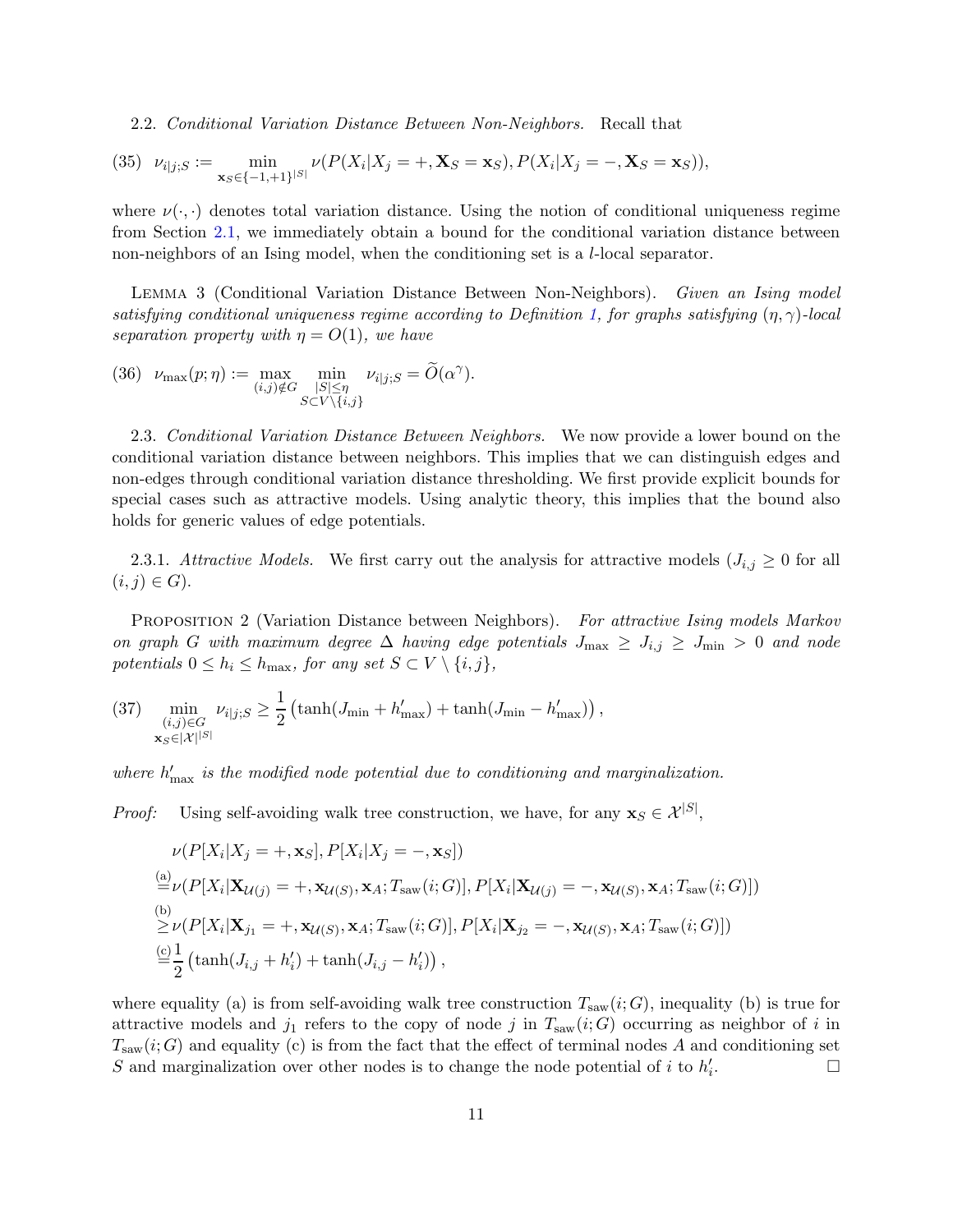2.3.2. Generic Edge Potentials. When the Ising model is not necessarily attractive, it is harder to obtain lower bounds for conditional variation distance between neighbors, for any conditioning set. Note that the case where the neighbors are marginally independent belongs to the class of non-attractive models, and in this case, our method fails to recover the edge. We now show that such instances, where our method fails, form a set of Lebesgue measure zero, and that the bound established for attractive models also holds for general models under generic edge potentials.

We first note the following result on analytic functions [\[11](#page-21-11), Lemma 2].

LEMMA 4 (Property of Analytic Functions). For an analytic function  $f(\mathbf{y})$  for  $\mathbf{y} \in D \subset \mathbb{R}^m$ , if f is non-trivial, i.e., there exists  $y_0 \in D$  such that  $f(y_0) \neq 0$ , then the set where f vanishes has Lebesgue measure zero.

Since the conditional variation distance is  $\nu_{ij;s}$  is an analytic function of the edge potentials  $\mathbf{J} := [J_{e_1}, \ldots, J_{e_m}],$  we have the following result.

PROPOSITION 3 (Variation Distance under Generic Potentials). For an Ising models Markov on graph G with edge potentials  $|J_{i,j}| \geq J_{\min}$ , we have for any  $S \subset V \setminus \{i,j\},$ 

(38) 
$$
\min_{\substack{(i,j)\in G\\ \mathbf{x}_S\in|\mathcal{X}|^{|S|}}}\nu_{i|j;S}=\Omega(J_{\min}).
$$

*Proof:* We have that the function  $f(\mathbf{J}) := \nu_{i|j;S} - k \min_{i \neq j}(\mathbf{J})$ , is an analytic function of the edge potentials  $J := [J_{e_1}, \ldots, J_{e_m}]$ , for a suitable constant k. Since  $f(J) > 0$  for an attractive model  $(J_{ij} \geq 0)$ , for a suitable constant  $k > 0$ , we have that the set of edge potentials **J** where  $f(\cdot)$ vanishes is of measure zero. Thus, for generic edge potentials,  $\nu_{i|j;S} = \Omega(J_{\min})$ .

2.3.3. Graphs with Local Paths. In the previous section, we established the bound for generic edge potentials. We now establish a stronger result that the bound holds for all edge potentials for a limited set of graphs: the class of graphs  $\mathcal{G}_{LP}(p; \eta, \gamma)$  satisfying the  $(\eta, \gamma)$ -local paths property. Recall that these graphs have at most  $\eta$  paths of length less than  $\gamma$ .

<span id="page-11-1"></span>LEMMA 5 (Variation Distance between Neighbors). Under assumptions  $(A2)$ – $(A3)$  in Sec-tion [3.1](#page-12-0) of the main paper [\[2](#page-21-2)], for an Ising model Markov on a graph  $G \sim \mathcal{G}(p; \eta, \gamma)$  satisfying the  $(\eta, \gamma)$  local-paths property and the model is in the uniqueness regime according to [\(30\)](#page-9-1), we have

(39) 
$$
\nu_{i|j;S} = \Omega(J_{\min}), \quad \forall (i,j) \in G, S \subset V \setminus \{i,j\}, |S| = O(1),
$$

where  $J_{\min} \leq |J_{i,j}| \leq J_{\max}$ , for all  $(i,j) \in G$ , and there exists a constant  $\delta > 0$  such that

(40) 
$$
\frac{J_{\min}}{(\eta - 1)J_{\max}^2} > 1 + \delta.
$$

*Proof:* Denote the subset of copies of any node j in the self-avoiding walk tree  $T_{\text{saw}}(i;G)$  rooted at a node i with distance smaller than  $\gamma$  as

(41) 
$$
\mathcal{U}_{\gamma}(j; T_{\text{saw}}(i; G)) := \{j_k \in \mathcal{U}(j; T_{\text{saw}}(i; G)) : d(i, j_k; T_{\text{saw}}(i; G)) \leq \gamma\}.
$$

We now have

<span id="page-11-0"></span>
$$
\nu(P[X_i|X_j = +, \mathbf{x}_S], P[X_i|X_j = -, \mathbf{x}_S])|
$$
12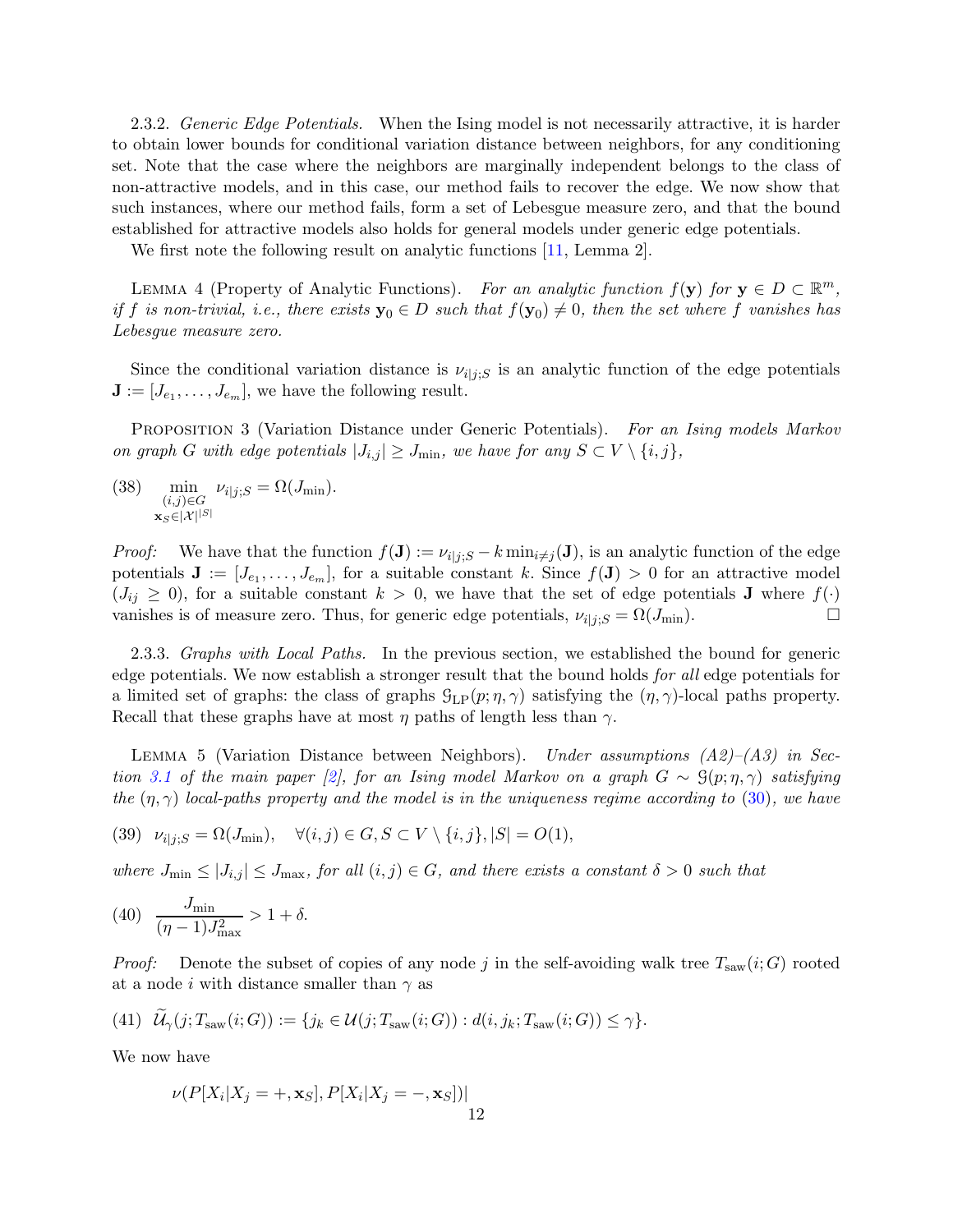$$
\begin{split}\n&\stackrel{\text{(a)}}{=} \nu(P[X_i|\mathbf{X}_{\mathcal{U}(j)} = +, \mathbf{x}_{\mathcal{U}(S)}, \mathbf{x}_A; T_{\text{saw}}(i;G)], P[X_i|\mathbf{X}_{\mathcal{U}(j)} = -, \mathbf{x}_{\mathcal{U}(S)}, \mathbf{x}_A; T_{\text{saw}}(i;G)]) \\
&\stackrel{\text{(b)}}{\geq} \nu(P[X_i|\mathbf{X}_{\widetilde{\mathcal{U}}_{\gamma}(j)} = +, \mathbf{x}_{\widetilde{\mathcal{U}}_{\gamma}(S)}, \mathbf{x}_{A \cap B_{\gamma}(i)}], P[X_i|\mathbf{X}_{\widetilde{\mathcal{U}}_{\gamma}(j)} = -, \mathbf{x}_{\widetilde{\mathcal{U}}_{\gamma}(S)}, \mathbf{x}_{A \cap B_{\gamma}(i)}]) - \widetilde{O}(\alpha^{\gamma}) \\
&\stackrel{\text{(c)}}{=} \frac{1}{2} \left( \tanh\left[ |J_{i,j} + J'_{i,j}| + |h'_i| \right] + \tanh\left[ |J_{i,j} + J'_{i,j}| - |h'_i| \right] \right) - \widetilde{O}(\alpha^{\gamma}) \\
&\stackrel{\text{(d)}}{\geq} \frac{1}{2} \left( \tanh\left[ |J_{\min} - (\eta - 1)J_{\max}^2| + |h'_i| \right] + \tanh\left[ |J_{\min} - (\eta - 1)J_{\max}^2| - |h'_i| \right] \right) - \widetilde{O}(\alpha^{\gamma}) \\
&\stackrel{\text{(e)}}{=} \Omega(\tanh J_{\min})\n\end{split}
$$

where equality (a) is from the equivalence of conditional distributions on the self-avoiding walk tree (Theorem [1\)](#page-2-0). For equality (b), recall that  $\mathcal{U}(j;\gamma)$  defined in [\(41\)](#page-11-0), denotes the copies of node j in  $T_{\text{saw}}(i; G)$ , which are at distance smaller than  $\gamma$  from root i. For equality (b), note that the uniqueness condition, according to [\(30\)](#page-9-1), states that the effect of nodes beyond  $B_{\gamma}(i)$  decays as  $\tilde{O}(\alpha^l)$ . Equality (c) arises from the self-avoiding walk tree configuration. The parameter  $h'_i$  is the modified node potential due to conditioning on nodes in  $\mathcal{U}(S; \gamma)$  and  $A \cap B_{\gamma}(i)$  and marginalization of the other nodes and is bounded since we condition on finite number of nodes. The parameter  $J_{i,j}$  is due to the contribution of the direct path (edge) from i to j while  $J'_{i,j}$  is the contribution of all other paths from i to j of length less than  $\gamma$ .

Inequality (d) arises from the  $(\eta, \gamma)$ -local paths property, which implies that there are at most  $\eta$ copies of any node in  $T_{\text{saw}}(i; G)$  within distance  $\gamma$  from the root (Lemma [1\)](#page-3-5). This implies that the worst-case configuration is when one path from i to a copy of j through the edge  $(i, j)$  having a minimum edge potential (i.e.,  $J_{i,j} = J_{\text{min}}$  and all the other paths to copies of j having the maximum potential but with the opposite sign, i.e.,  $J'_{i,j} = -(\eta - 1)J_{\text{max}}^2$ . This is because all the other paths are at least two hops away from *i*. Equality (e) arises when  $\frac{J_{\min}}{(\eta-1)J_{\max}^2}$  is bounded away from one (and larger than one), and from assumption (A3), we have  $J_{\text{min}}\alpha^{-\gamma} = \tilde{\omega}(1)$ .  $\overline{\gamma} = \widetilde{\omega}(1).$ 

### 3. Sample-Based Analysis of CVDT.

<span id="page-12-0"></span>3.1. Concentration of Empirical Variation Distances. We have so far established bounds on conditional variation distance in graphs with local-separation property. We now provide concentration results for empirical variation distance estimated from samples. We use the following result on empirical distribution [\[15,](#page-21-12) Thm. 2.1].

<span id="page-12-1"></span>LEMMA 6 (Guarantees for General Empirical Distribution). The following is true for the empirical distribution  $\widehat{P}^n$ , obtained using n i.i.d. samples from a discrete distribution P:

(42)  $\mathbb{P}[\nu(\widehat{P}^n, P) > \epsilon] \leq 2^{|\mathcal{X}|} \exp[-2n\epsilon^2].$ 

<span id="page-12-3"></span>LEMMA 7 (Concentration Bounds). Given n i.i.d. samples from P, we have for all  $\delta > 0$ ,

$$
(43) \mathbb{P}\left[\max_{\substack{i,j\in V,|S|\leq\eta\\S\in V\setminus\{i,j\}}}\left|\widehat{\nu}_{i|j;S}^n-\nu_{i|j;S}\right|>\delta\right] \leq 2^{\eta+3}p^{\eta+2}\exp\left[-\frac{nP_{\min}^2\delta^2}{2(\delta+2)^2}\right].
$$

Proof: From Lemma [6,](#page-12-1)

<span id="page-12-2"></span>
$$
\mathbb{P}\left[\|\widehat{P}^n(X_i, \mathbf{X}_S, X_j) - P(X_i, \mathbf{X}_S, X_j)\|_1 > \delta_1\right] \le 2^{\eta+2} \exp[-n\delta_1^2/2],
$$
13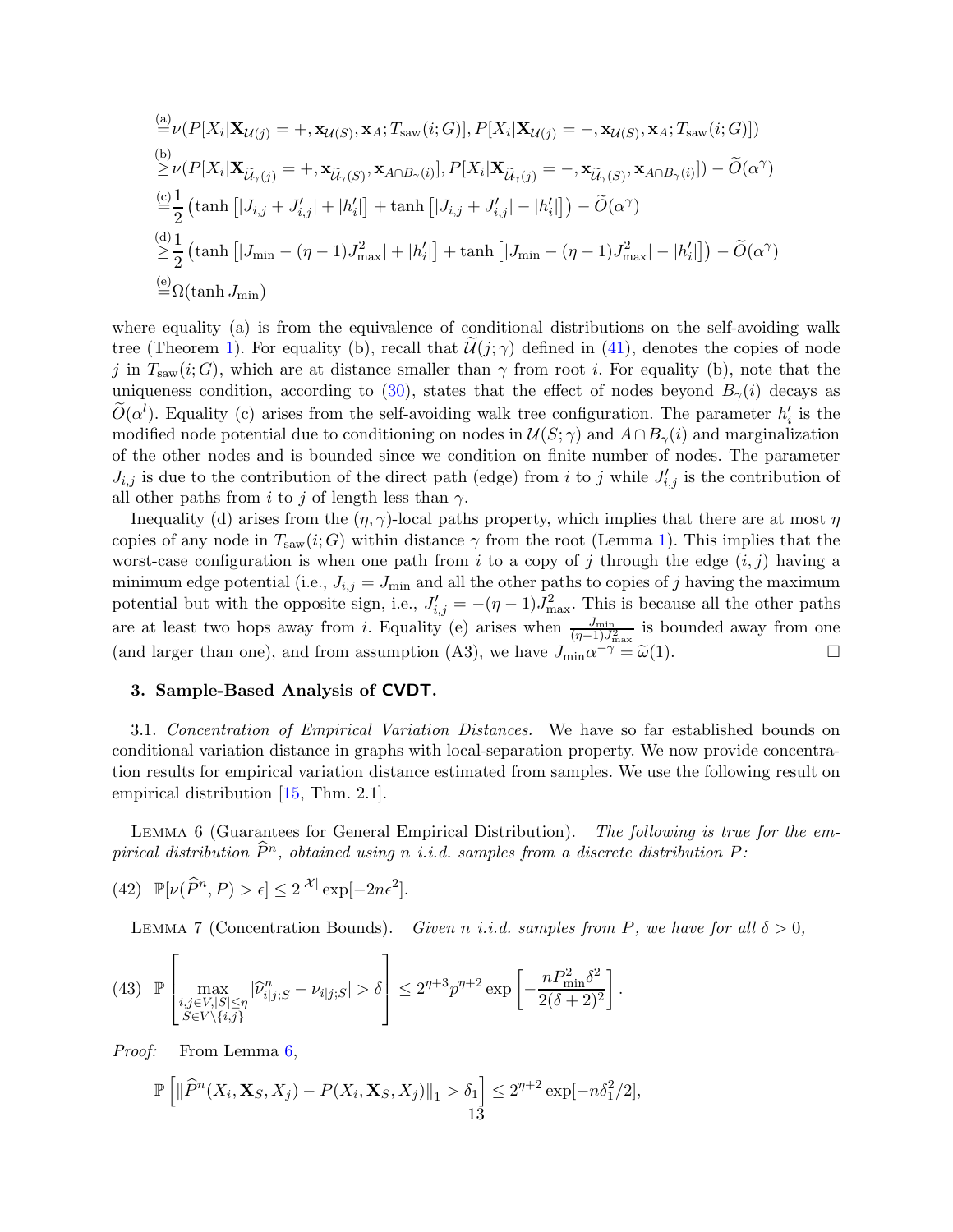

FIG 3. The threshold  $\xi_{n,p}$  in CVDT algorithm separates edges and non-edges with high probability.  $\nu_{\min}$  and  $\nu_{\max}$  are defined in [\(48\)](#page-14-0) and [\(50\)](#page-14-1). In the above figure, it is assumed that  $\nu_{\min} = O(1)$ .

$$
\mathbb{P}\left[\|\widehat{P}^n(\mathbf{X}_S,X_j)-P(\mathbf{X}_S,X_j)\|_1>\delta_2\right]\leq 2^{\eta+1}\exp[-n\delta_2^2/2].
$$

Under the event, that  $\|\widehat{P}^n(X_i, \mathbf{X}_S, X_j) - P(X_i, \mathbf{X}_S, X_j)\|_1 \le \delta_1$  and  $\|\widehat{P}^n(\mathbf{X}_S, X_j) - P(\mathbf{X}_S, X_j)\|_1 \le$  $\delta_2$ ,

$$
\|\widehat{P}^n(X_i|\mathbf{X}_S=\mathbf{x}_S,X_j=x_j)-P(X_i,|\mathbf{X}_S=\mathbf{x}_S,X_j=x_j)\|_1\leq \frac{\delta_1+\delta_2}{P_{\min}-\delta_2}.
$$

If we require a bound of  $\delta$  for  $\|\widehat{P}^n(X_i|\mathbf{X}_S = \mathbf{x}_S, X_j = x_j) - P(X_i|\mathbf{X}_S = \mathbf{x}_S, X_j = x_j)\|_1$ , we can choose  $\delta_2 = k \delta P_{\text{min}}$  and  $\delta_1 = P_{\text{min}} \delta(1 - k - k \delta)$ . Setting  $k = 1/(\delta + 2)$  gives the optimal exponent.  $\Box$ 

3.2. Asymptotic Guarantees for CVDT. We first provide rough asymptotic arguments for recovery under CVDT. We then sharpen them to finite sample complexity results. For any  $(i, j) \notin G_p$ , define the event

<span id="page-13-2"></span>(44) 
$$
\mathcal{F}_1(i, j; \{\mathbf{x}^n\}, G_p) := \{\hat{\nu}_{i|j;S} > \xi_{n,p}\},
$$

<span id="page-13-3"></span>where  $\xi_{n,p}$  is the threshold in (20) in the main file [\[2\]](#page-21-2). Similarly for any edge  $(i, j) \in G_p$ , define the event that

(45) 
$$
\mathcal{F}_2(i, j; \{ \mathbf{x}^n \}, G_p) := \{ \widehat{\nu}_{i|j;S} < \xi_{n,p} \}.
$$

The probability of error resulting from CVDT can thus be bounded by the two types of errors,

$$
P[\text{CVDT}(\{\mathbf{x}^n\}; \xi_{n,p}; \eta) \neq G_p] \leq P\left[\bigcup_{(i,j)\in G_p} \mathcal{F}_2(i,j; \{\mathbf{x}^n\}, G_p)\right] + P\left[\bigcup_{(i,j)\notin G_p} \mathcal{F}_1(i,j; \{\mathbf{x}^n\}, G_p)\right]
$$

<span id="page-13-1"></span>For the first term, applying the concentration result in [\(43\)](#page-12-2) of Lemma [7,](#page-12-3)

<span id="page-13-0"></span>(47) 
$$
P\left[\bigcup_{(i,j)\in G_p} \mathcal{F}_2(i,j; \{\mathbf{x}^n\}, G_p)\right] = O(p^{n+2} \exp[-nO(\nu_{\min} - \xi_{n,p})^2])
$$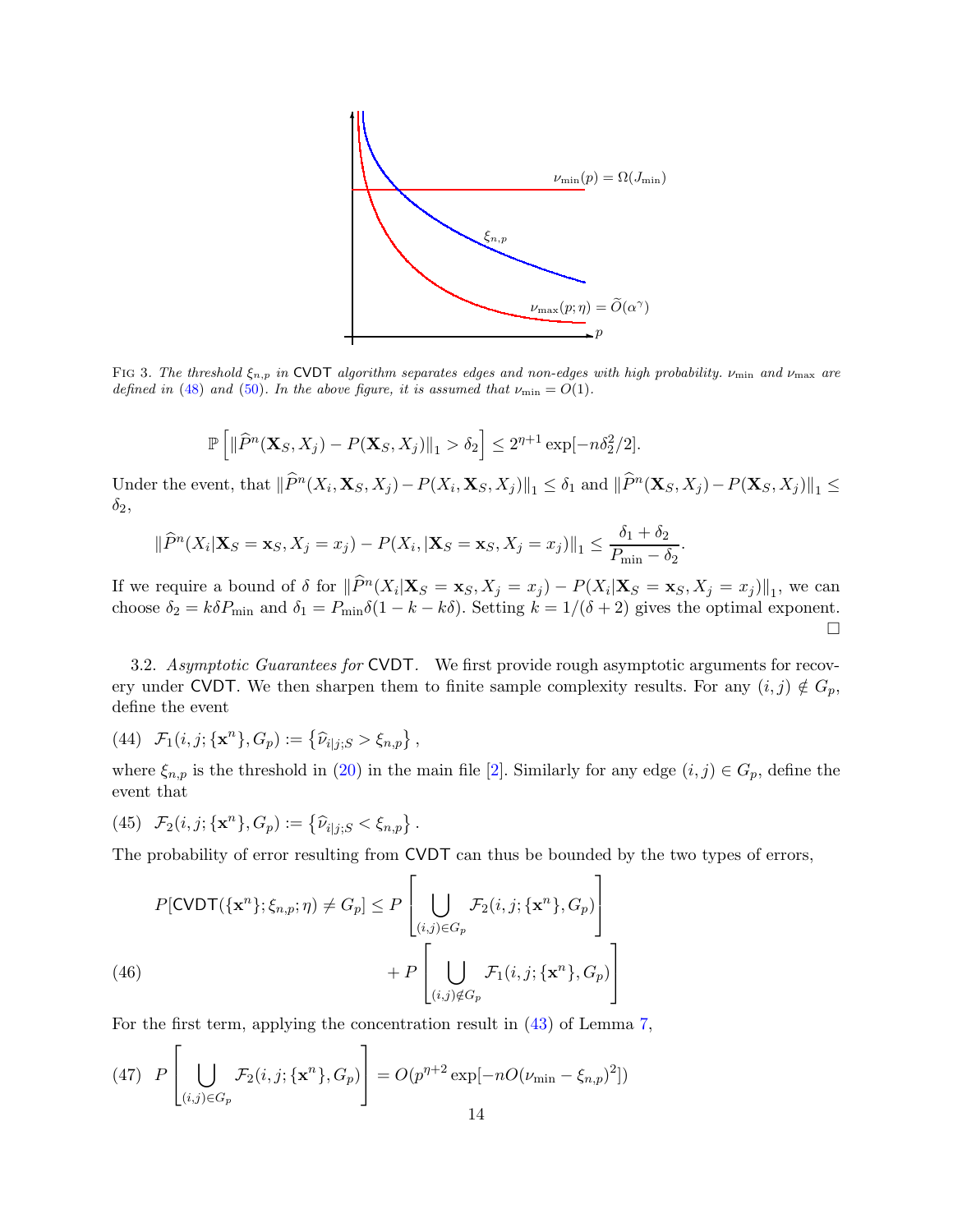<span id="page-14-0"></span>where

(48) 
$$
\nu_{\min} := \min_{\substack{(i,j)\in G_p \\ S \subset V \setminus \{i,j\}}} \min_{\substack{\substack{|S| \leq \eta \\ S \subset V \setminus \{i,j\}}} \nu_{i|j;S}} = \Omega(J_{\min}),
$$

<span id="page-14-2"></span>from Lemma [5.](#page-11-1) Since  $\xi_{n,p} = O(J_{\min})$ , [\(47\)](#page-13-0) is  $o(1)$  when  $n = \Omega(J_{\min}^{-2} \log p)$ . For the second term in  $(46),$  $(46),$ 

(49) 
$$
P\left[\bigcup_{(i,j)\notin G_p} \mathcal{F}_1(i,j;\{\mathbf{x}^n\},G_p)\right] = O(p^{\eta+2}\exp[-nO(\xi_{n,p}-\nu_{\max})^2]),
$$

<span id="page-14-1"></span>where

(50) 
$$
\nu_{\max}(p;\eta) := \max_{(i,j)\notin G_p} \min_{\substack{|S| \leq \eta \\ S \subset V \setminus \{i,j\}}} \nu_{i|j;S} = \widetilde{O}(\alpha^{\gamma}),
$$

from [\(36\)](#page-10-0). For the choice of  $\xi_{n,p}$  in (20) in the main paper [\[2](#page-21-2)], [\(49\)](#page-14-2) is  $o(1)$ .

3.3. PAC Guarantees for CVDT. We now sharpen the results of the previous section to provide finite sample complexity bounds. Recall that

$$
\nu_{\max}(p;\eta) := \max_{(i,j)\notin G_p} \min_{\substack{|S| \leq \eta \\ S \subset V \setminus \{i,j\}}} \nu_{i|j;S}.
$$

Given a fixed  $\delta > 0$ , recall that we choose threshold  $\xi_{n,p}$  as

(51) 
$$
\xi_{n,p}(\delta) = \nu_{\max}(p;\eta) + \delta.
$$

On lines of the error events [\(44\)](#page-13-2) and [\(45\)](#page-13-3) defined in the previous section and using the concentration bounds in Lemma [7,](#page-12-3) we have that

$$
\mathbb{P}[\text{CVDT}(\{\mathbf{x}^n\}; \xi_{n,p}(\delta); \eta) \neq G'_{p,\delta}] \leq 2^{\eta+4} p^{\eta+2} \exp\left[-\frac{2n\delta^2 P_{\text{min}}^2}{(\delta+2)^2}\right].
$$

The results of Lemma [1](#page-3-5) in the main paper [\[2](#page-21-2)] follow from Corollaries [1](#page-6-0) and [2.](#page-7-3)

4. Necessary Conditions for Structure Estimation.

4.1. Erdős-Rényi Random Graphs. This proof is inspired by [\[4](#page-21-13), Thm. 1]. Fix any deterministic estimator  $\widehat{G}_p$ . Denote  $\mathcal{R} := \widehat{G}_p((\mathcal{X}^p)^n)$  as the range of the estimator  $\widehat{G}_p$ . This is the set of all graphs that can be output by the estimator  $G_p$ . Then we have the sequence of lower bounds:

$$
\mathbb{P}_{\mathbf{X}^n, G_p}(\widehat{G}_p \neq G_p) \stackrel{(a)}{=} \sum_{g \in \mathcal{R}^c} \mathbb{P}_{\mathbf{X}|G_p = g}(\widehat{G}_p \neq G_p | G_p = g) \mathbb{P}_{G_p}(G_p = g)
$$
  
+ 
$$
\sum_{g \in \mathcal{R}} \mathbb{P}_{\mathbf{X}|G_p}(\widehat{G}_p \neq G_p | G_p = g) \mathbb{P}_{G_p}(G_p = g)
$$
  

$$
\stackrel{(b)}{\geq} \sum_{g \in \mathcal{R}^c} \mathbb{P}_{\mathbf{X}|G_p}(\widehat{G}_p \neq G_p | G_p = g) \mathbb{P}_{G_p}(G_p = g)
$$

 $\Box$ 

 $\Box$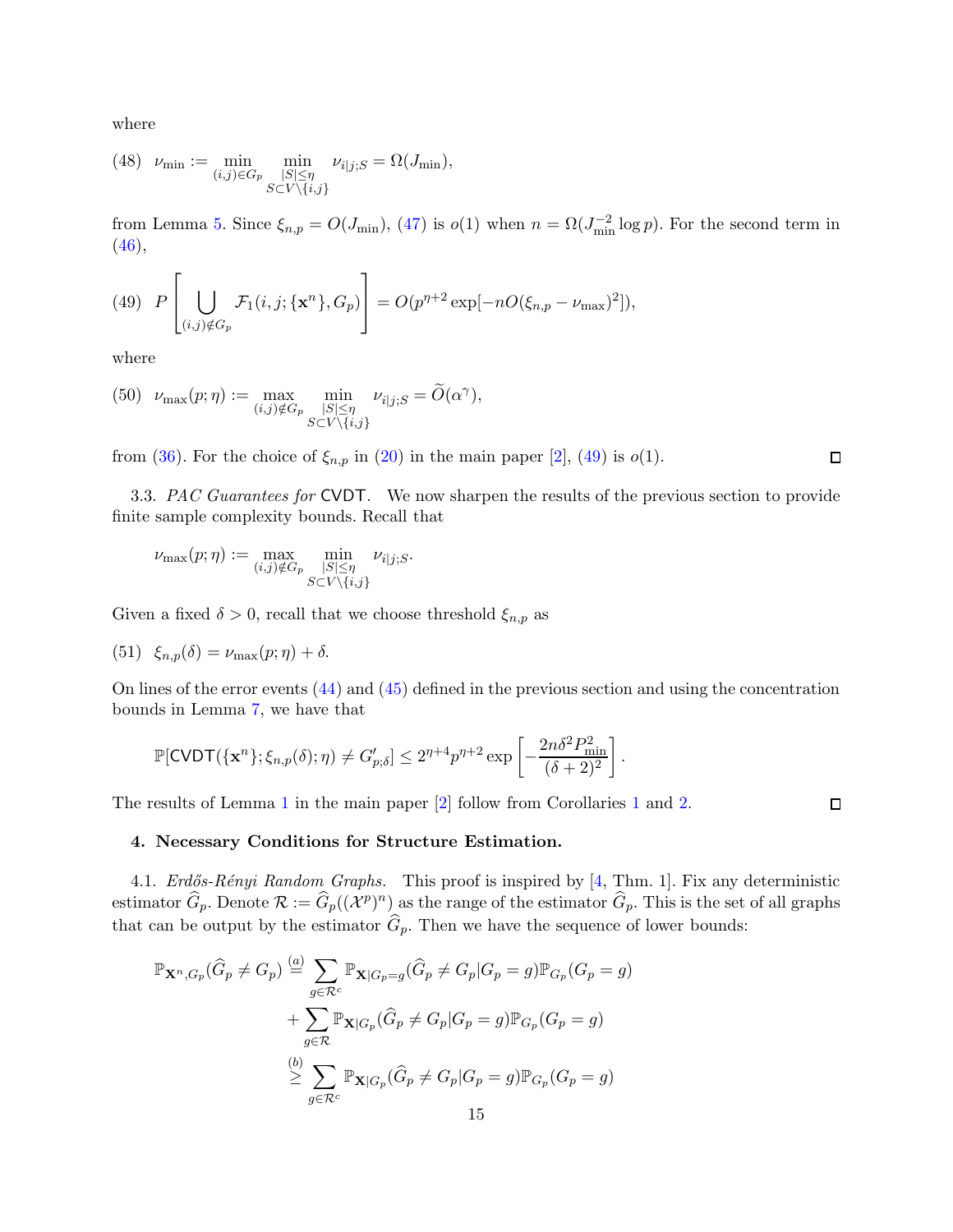<span id="page-15-2"></span>(52) 
$$
\stackrel{(c)}{=} \sum_{g \in \mathcal{R}^c} \mathbb{P}_{G_p}(G_p = g)
$$

$$
\stackrel{(d)}{=} 1 - \sum_{g \in \mathcal{R}} \mathbb{P}_{G_p}(G_p = g),
$$

where equality (a) comes from the fact that  $\mathcal{G}_p = \mathcal{R} \cup \mathcal{R}^c$ , inequality (b) lower bounds the sum by the term involving  $\mathcal{R}^c$ , inequality (c) is due to the fact that  $\mathbb{P}_{\mathbf{X}|G_p}(\widehat{G}_p \neq G_p | G_p = g) = 1$  for all  $g \in \mathcal{R}^c$  and finally inequality (d) is because  $\sum_{g \in \mathcal{R}} \mathbb{P}_{G_p}(G_p = g) + \sum_{g \in \mathcal{R}^c} \mathbb{P}_{G_p}(G_p = g) = 1.$ 

Now we provide an asymptotic upper bound for the term

$$
\Upsilon := \sum_{g \in \mathcal{R}} \mathbb{P}_{G_p}(G_p = g).
$$

To do so, first note that  $|\mathcal{R}| \leq |\mathcal{X}^p|^n = 2^{nm}$ . Furthermore, let  $k_g \in \{1, \ldots, \binom{p}{2}\}$  $\binom{p}{2}$  denote the number of edges in the graph  $g \in \mathcal{G}_p$ . Then,

(53) 
$$
\mathbb{P}_{G_p}(G_p = g) = \left(\frac{c}{p}\right)^{k_g} \left(1 - \frac{c}{p}\right)^{\binom{p}{2} - k_g}
$$

Eqn. [\(53\)](#page-15-0) says that if the probability of edge appearance  $c/p < 1/2$  (which is the case of interest) then  $\mathbb{P}(G_p = g)$  is maximized at  $k_g = 0$ . In fact, we have the general result that for graphs  $g_1, g_2 \in \mathcal{G}_p$ 

<span id="page-15-1"></span><span id="page-15-0"></span>.

(54) 
$$
k_{g_1} \le k_{g_2} \Rightarrow \mathbb{P}_{G_p}(G_p = g_1) \ge \mathbb{P}_{G_p}(G_p = g_2).
$$

It is then straightforward to show that the natural number

(55) 
$$
z := \min \left\{ l \in \mathbb{N} : \sum_{k=1}^{l} \binom{\binom{p}{2}}{k} \ge 2^{nm} \right\}
$$

is of the order  $nm/\log p$  (by solving for l in [\(55\)](#page-15-1)). The quantity z defined in (55) is to be interpreted as the number of edges such that the sum of the number of graphs with no greater than  $z$  edges is at least  $2^{nm}$ . Thus,

$$
\begin{split}\n\Upsilon & \stackrel{(a)}{=} \sum_{g \in \mathcal{R}} \mathbb{P}_{G_p}(G_p = g) \\
& \stackrel{(b)}{\leq} \sum_{k=0}^{z} \binom{\binom{p}{2}}{k} \left(\frac{c}{p}\right)^k \left(1 - \frac{c}{p}\right)^{\binom{p}{2} - k} \\
& \stackrel{(c)}{=} \sum_{k=0}^{O(nm/\log p)} \binom{\binom{p}{2}}{k} \left(\frac{c}{p}\right)^k \left(1 - \frac{c}{p}\right)^{\binom{p}{2} - k} \\
& \stackrel{(d)}{\leq} \exp\left[-\frac{4}{nc}\left(nc - O\left(\frac{nm}{\log p}\right)\right)^2\right]\n\end{split}
$$

where (a) follows from the definition of  $\Upsilon$ , (b) follows from rewriting  $\Upsilon$  in terms of z, the number of edges and by using  $(53)$ , (c) follows from  $(55)$ , and (d) follows from the fact that  $Pr(Bin(N, q) \leq$  $k)$  ≤ exp( $-\frac{2}{Nq}(Nq-k)^2$ ) for  $k ≤ Nq$  with the identifications  $N = \binom{p}{2}$  $_2^p$  and  $q = c/p$ . Finally, we observe from (d) that if  $n = ac \log p$  for some  $a > 0$ , then the term  $\Upsilon \to 0$  as  $p \to \infty$ . Thus, referring back to [\(52\)](#page-15-2) and noting the arbitrariness of  $\widehat{G}_p$ , we conclude that if  $n \leq \epsilon c \log p$  for sufficiently small  $\epsilon > 0$ , then  $\mathbb{P}_{\mathbf{X}^n, G_p}(\widehat{G}_p \neq G_p) \to 1$ .  $\Box$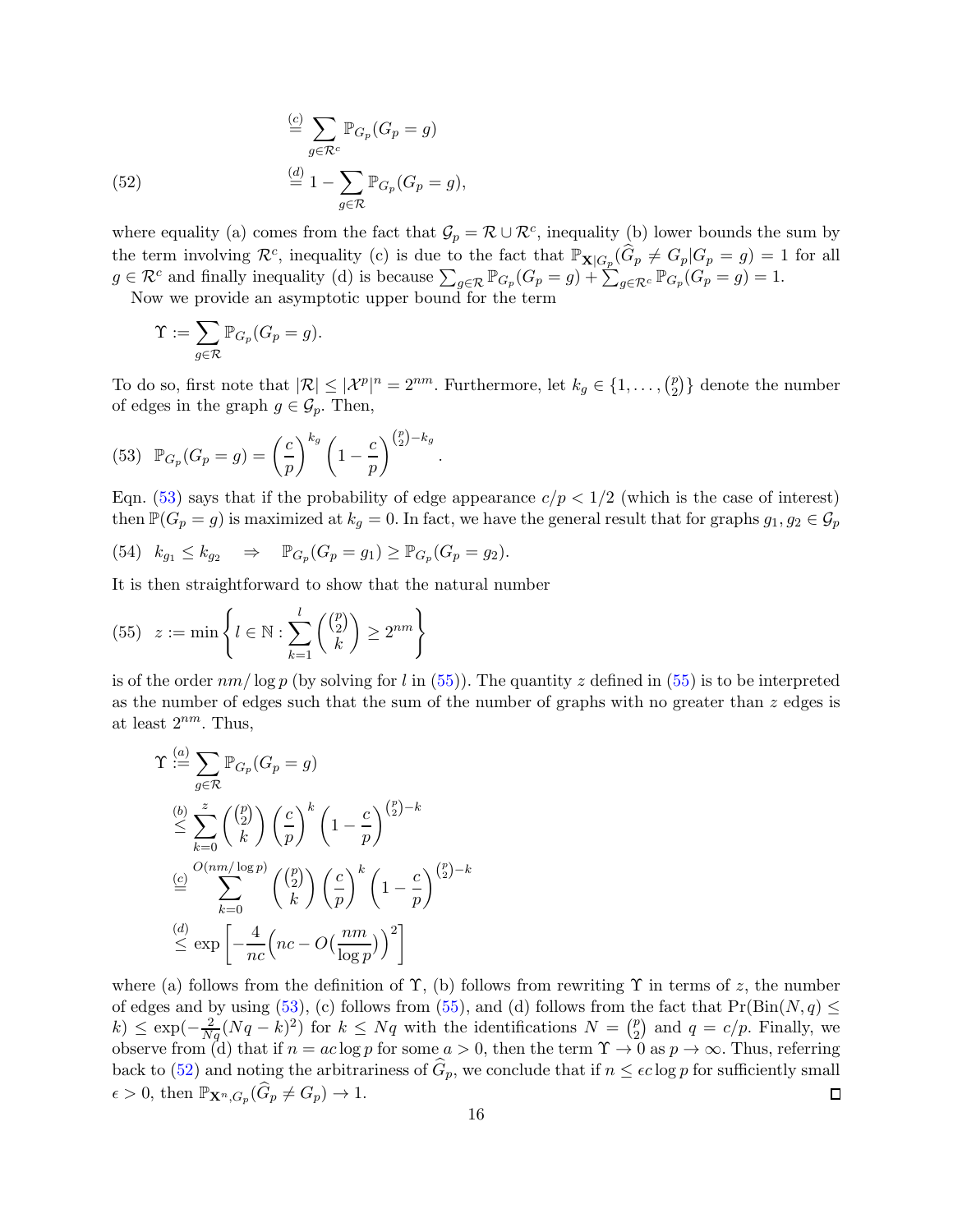4.[2](#page-4-8). Other Graph Families. Proof of Lemma 2 of main paper [\[2](#page-21-2)]: The proof is by counting arguments. For girth-bounded graphs, we prove by recursively adding edges. At each stage, one endpoint of the edge can be picked out of  $p$  nodes while the other end point cannot be a node within g-hop neighborhood of the first end point. The number of such nodes is at least  $\Delta_{\min}^g$  and at most  $\sum_{i=1}^{g} \Delta_{\max}^g \leq g \Delta_{\max}^g$ . By recursively adding edges we have the result.

We now consider local-paths graphs. Given a graph  $G$ , form a partition of nodes such that nodes in the same partition have graph distance at most  $\gamma$ . The number of partitions is at least  $m_1 := p/\gamma \Delta_{\max}^{\gamma}$  and at most  $m_2 := p/\Delta_{\min}^{\gamma}$ . In each partition, the tree excess (additional edges compared to a tree) is  $\eta - 1$  from local paths property. Thus, if these edges are removed from all partitions, we obtain a graph with girth  $\gamma$  with number of edges in  $[k_1, k_2]$ , and use the bound previously derived. We finally note that in each partition, the  $\eta - 1$  edges can be chosen arbitrarily given the graph of girth  $\gamma$ .

For augmented graphs, the result is straightforward by noting that there  $p\binom{p-1}{d}$  regular graphs of degree d.

4.3. Proof of Theorem 4 in Main Paper [\[2\]](#page-21-2). Let  $\mathfrak{G}_n$  denote the family of undirected labeled graphs with n nodes. Let  $\mathcal{G}(n, \frac{c}{n})$  denote the Erdős-Rényi ensemble. A random graph  $G \in \mathfrak{G}_n$  is drawn from  $\mathcal{G}(n, \frac{c}{n})$ . There are also m conditionally i.i.d. samples  $\mathbf{X}^m := (\mathbf{X}^{(1)}, \dots, \mathbf{X}^{(m)}) \in (\mathcal{X}^n)^m$ drawn from  $p_{\mathbf{X}|G}^m$ . These samples are then used to estimate the underlying random graph G. The alphabet X is be a finite set  $\{1,\ldots,|\mathcal{X}|\}$ . Each estimator  $\widehat{G}(\cdot)$  induces a partition of the set of graphs  $\mathfrak{G}_n$ . That is, we can define *decoding regions* 

(56) 
$$
\mathcal{D}(\mathbf{x}^m) := \left\{ G \in \mathfrak{G}_n : \widehat{G}(\mathbf{x}^m) = G \right\}
$$

such that  $\mathcal{D}(\mathbf{x}^m) \cap \mathcal{D}(\tilde{\mathbf{x}}^m) = \emptyset$  for  $\mathbf{x}^m \neq \tilde{\mathbf{x}}^m$  and  $\cup_{\mathbf{x}^m \in (\mathcal{X}^n)^m} \mathcal{D}(\mathbf{x}^m) = \mathfrak{G}_n$ .

4.3.1. Typical Graphs. Given a graph G, we define the average degree  $d(G)$  to be the ratio of the number of edges of G to the total number of nodes  $n$ . We define the following set of graphs:

(57) 
$$
\mathcal{T}_{\epsilon}^{(n)} := \left\{ G \in \mathfrak{G}_n : \left| \bar{d}(G) - \frac{c}{2} \right| \leq \frac{c}{2} \epsilon \right\}.
$$

The set  $\mathcal{T}_{\epsilon}^{(n)}$  is the  $\epsilon$ -typical set of graphs. Every graph  $G \in \mathcal{T}_{\epsilon}^{(n)}$  has an average degree that is "close" to the average degree of the graphs in the Erdős-Rényi ensemble. Let  $H_{\text{b}}(q) := -q \log_2 q$  $(1 - q) \log_2(1 - q)$  be the binary entropy function.

<span id="page-16-1"></span>LEMMA 8 (Properties of  $\mathcal{T}_{\epsilon}^{(n)}$ ). The  $\epsilon$ -typical set has the following properties:

1.  $\mathbb{P}(\mathcal{T}_{\epsilon}^{(n)}) \to 1$  as  $n \to \infty$ . 2. For all  $G \in \mathcal{T}_{\epsilon}^{(n)}$ , we have

<span id="page-16-0"></span>(58) 
$$
\exp_2\left[-\binom{n}{2}H_\text{b}\left(\frac{c}{n}\right)(1+\epsilon)\right] \leq \mathbb{P}(G) \leq \exp_2\left[-\binom{n}{2}H_\text{b}\left(\frac{c}{n}\right)\right].
$$

## 3. The cardinality of the  $\epsilon$ -typical set can be bounded as

(59) 
$$
(1 - \epsilon) \exp_2 \left[ \binom{n}{2} H_b \left( \frac{c}{n} \right) \right] \le |\mathcal{T}_{\epsilon}^{(n)}| \le \exp_2 \left[ \binom{n}{2} H_b \left( \frac{c}{n} \right) (1 + \epsilon) \right]
$$

for all n sufficiently large.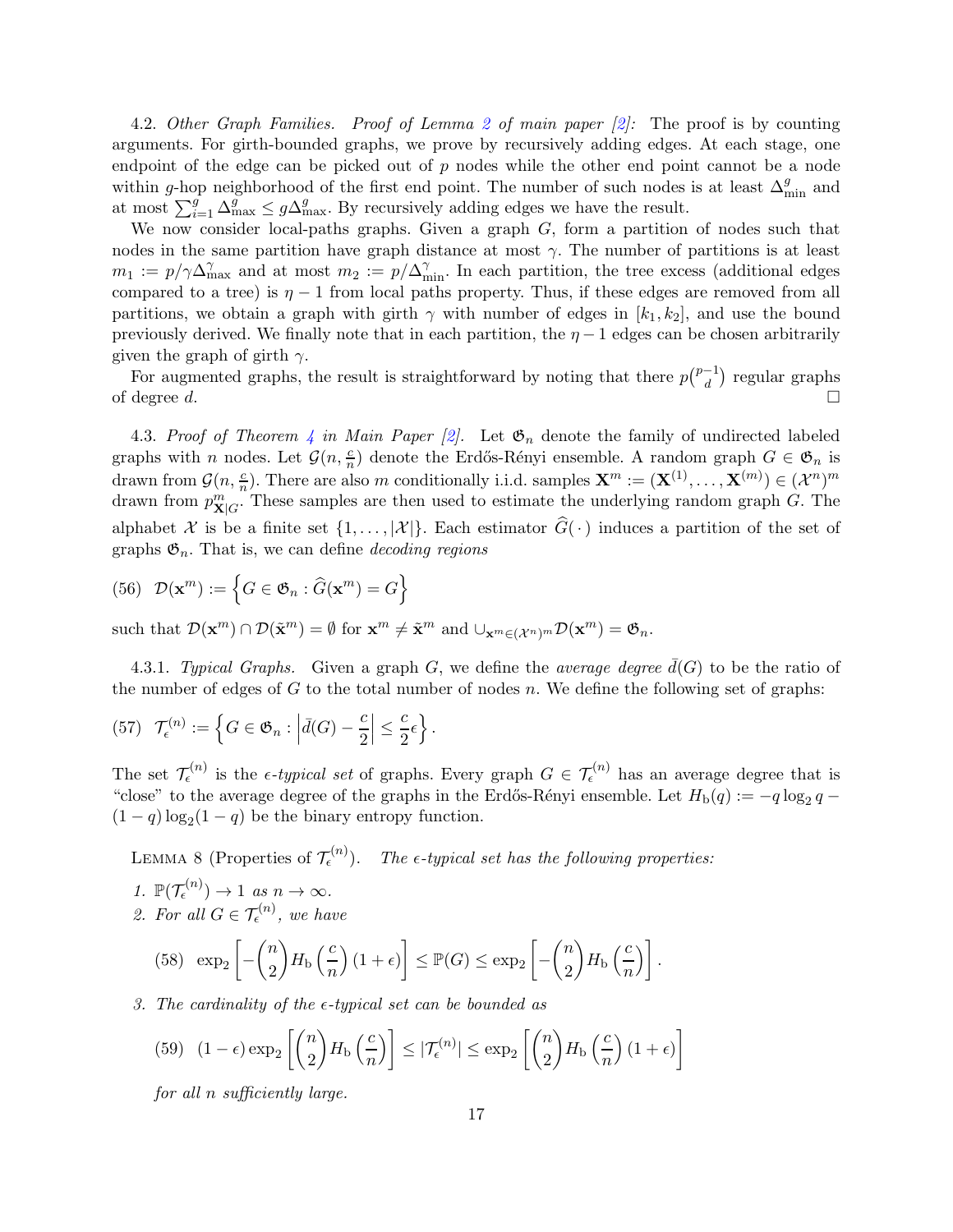Part 1 will be strengthened in Lemma [10.](#page-19-0) Also, note that part 2 says that all the graphs in the  $\epsilon$ -typical set have roughly the same probability (in contrast to the family of all graphs  $\mathfrak{G}_n$ ). Furthermore, part 3 says that the number of graphs in the  $\epsilon$ -typical set is relatively small (compared to  $|\mathfrak{G}_n|$ ). More precisely, the cardinality is of the order  $\exp_2[\Theta(n \log n)]$ . Note that in contrast to the usual typical sets in information theory,  $\epsilon$  only appears on one side of the bounds in [\(58\)](#page-16-0). Lemma [8](#page-16-1) is proved along the same lines as the asymptotic equipartition property in  $[8, Ch. 3]$ .

#### 4.3.2. Sparse Random Discrete Graphical Models.

.

PROOF. For the sake of convenience, we define the random variable:

(60) 
$$
W = \begin{cases} 1 & G \in \mathcal{T}_{\epsilon}^{(n)} \\ 0 & G \notin \mathcal{T}_{\epsilon}^{(n)} \end{cases}
$$

The random variable W indicates whether  $G \in \mathcal{T}_{\epsilon}^{(n)}$ . Consider the following sequence of lower bounds:

(61)  $nm \log_2 |\mathcal{X}| \geq H(\mathbf{X}^m)$ 

(62) 
$$
\overset{\text{(a)}}{\geq} H(\mathbf{X}^m|W)
$$

(63) 
$$
= I(\mathbf{X}^m; G|W) + H(\mathbf{X}^m|G, W)
$$

(64) 
$$
\overset{\text{(b)}}{\geq} I(\mathbf{X}^m; G|W)
$$

<span id="page-17-0"></span>(65) 
$$
= H(G|W) - H(G|\mathbf{X}^m, W),
$$

where  $(a)$  is because conditioning does not increase entropy and  $(b)$  is because the conditional entropy  $H(\mathbf{X}^m | G, W)$  is non-negative. We are going to lower bound the first term in [\(65\)](#page-17-0) and upper bound the second term in  $(65)$ . Now consider the first term in the difference in  $(65)$ :

(66) 
$$
H(G|W) = H(G|W=1) \mathbb{P}(W=1) + H(G|W=0) \mathbb{P}(W=0)
$$

(67)   
 
$$
\stackrel{\text{(a)}}{\geq} H(G|W=1)\mathbb{P}(W=1)
$$

(68) 
$$
\geq H(G|G \in \mathcal{T}_{\epsilon}^{(n)})(1-\epsilon)
$$

 $(1, 3)$ 

<span id="page-17-1"></span>(69) 
$$
\geq (1 - \epsilon) {n \choose 2} H_{\text{b}}\left(\frac{c}{n}\right),
$$

where (a) is because the entropy  $H(G|W=0)$  and the probability  $\mathbb{P}(W=0)$  are both non-negative. Inequality (b) follows for all n sufficiently large from the definition of  $W$  as well as Lemma [8](#page-16-1) part 1 (law of large numbers). Statement (c) comes from fact that

(70) 
$$
H(G|G \in \mathcal{T}_{\epsilon}^{(n)}) = -\sum_{g \in \mathcal{T}_{\epsilon}^{(n)}} \mathbb{P}(g|g \in \mathcal{T}_{\epsilon}^{(n)}) \log_2 \mathbb{P}(g|g \in \mathcal{T}_{\epsilon}^{(n)})
$$

$$
\stackrel{(a)}{\geq} -\sum_{g \in \mathcal{T}_{\epsilon}^{(n)}} \mathbb{P}(g|g \in \mathcal{T}_{\epsilon}^{(n)}) \left[ -\binom{n}{2} H_{\rm b}\left(\frac{c}{n}\right) \right] = \binom{n}{2} H_{\rm b}\left(\frac{c}{n}\right)
$$

where  $(a)$  comes from the upper bound in Lemma [8](#page-16-1) part 2. We are now done bounding the first term in the difference in [\(65\)](#page-17-0).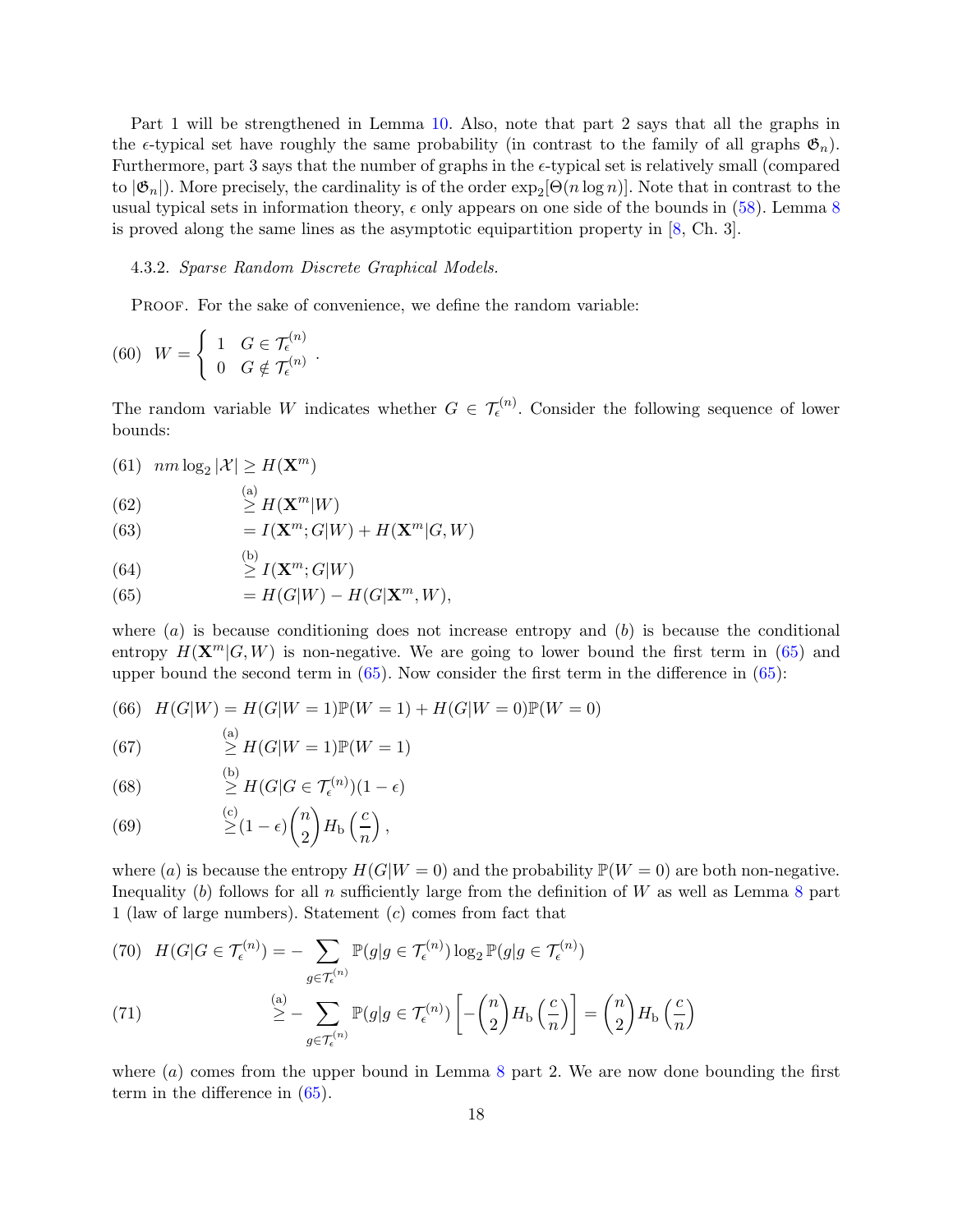Now we will attempt to bound the second term in [\(65\)](#page-17-0). First we will derive a bound on  $H(G|\mathbf{X}^m, W = 1)$ . Consider,

(72) 
$$
P_e^{(n)} := \mathbb{P}(\widehat{G}(\mathbf{X}^m) \neq G)
$$
  
\n(73)  $\stackrel{\text{(a)}}{=} \mathbb{P}(\widehat{G}(\mathbf{X}^m) \neq G|W = 1)\mathbb{P}(W = 1) + \mathbb{P}(\widehat{G}(\mathbf{X}^m) \neq G|W = 0)\mathbb{P}(W = 0)$ 

(74) 
$$
\geq \mathbb{P}(\widehat{G}(\mathbf{X}^m) \neq G|W=1)\mathbb{P}(W=1)
$$

(75) 
$$
\geq \mathbb{P}(\widehat{G}(\mathbf{X}^m) \neq G | G \in \mathcal{T}_{\epsilon}^{(n)}) \left(\frac{1}{1+\epsilon}\right)
$$

<span id="page-18-0"></span>(76) 
$$
\stackrel{\text{(d)}}{\geq} \frac{H(G|\mathbf{X}^m, G \in \mathcal{T}_{\epsilon}^{(n)}) - 1}{\log_2 |\mathcal{T}_{\epsilon}^{(n)}|} \left(\frac{1}{1+\epsilon}\right),
$$

where  $(a)$  is by the law of total probability,  $(b)$  is by the fact that probabilities are non-negative,  $(c)$  holds for all n sufficiently large by Lemma [8](#page-16-1) part 1 (law of large numbers) and  $(d)$  is due to the conditional version of Fano's inequality (see Lemma [9](#page-19-1) below). Note that the cardinality of  $G|G \in \mathcal{T}_{\epsilon}^{(n)}$  is exactly  $|\mathcal{T}_{\epsilon}^{(n)}|$  (this is tautological). Then, from [\(76\)](#page-18-0), we have

<span id="page-18-1"></span>(77) 
$$
H(G|\mathbf{X}^m, W=1) \le P_e^{(n)}(1+\epsilon)\log_2|\mathcal{T}_e^{(n)}|+1
$$
  
(78) 
$$
\le P_e^{(n)}(1+\epsilon)\binom{n}{2}H_b\left(\frac{c}{n}\right)+1.
$$

Define the *rate function*  $K(c, \epsilon) := \frac{c}{2}[(1+\epsilon)\ln(1+\epsilon)-\epsilon]$ . Note that this function is positive whenever  $c, \epsilon > 0$ . In fact it is monotonically increasing in both parameters. Now we utilize [\(78\)](#page-18-1) to bound  $H(G|X^m,W)$ :

(79) 
$$
H(G|\mathbf{X}^m, W) = H(G|\mathbf{X}^m, W = 1)\mathbb{P}(W = 1) + H(G|\mathbf{X}^m, W = 0)\mathbb{P}(W = 0)
$$

(80) 
$$
\leq H(G|\mathbf{X}^m, W=1) + H(G|\mathbf{X}^m, W=0)\mathbb{P}(W=0)
$$

(81) 
$$
\leq H(G|\mathbf{X}^m, W=1) + H(G|\mathbf{X}^m, W=0) (2e^{-nK(c,\epsilon)})
$$

(82) 
$$
\leq H(G|\mathbf{X}^m, W = 1) + n^2(2e^{-nK(c,\epsilon)})
$$

<span id="page-18-2"></span>(83) 
$$
\leq P_e^{(n)}(1+\epsilon)\binom{n}{2}H_{\text{b}}\left(\frac{c}{n}\right) + 1 + 2n^2e^{-nK(c,\epsilon)},
$$

where (a) is because we upper bounded  $\mathbb{P}(W = 1)$  by unity, (b) follows by Lemma [10,](#page-19-0) (c) follows by upper bounding the conditional entropy by  $n^2$  (very coarse but is good enough) and (d) follows from [\(78\)](#page-18-1).

Substituting  $(69)$  and  $(83)$  back into  $(65)$  yields

(84) 
$$
nm \log_2 |\mathcal{X}| \ge (1 - \epsilon) {n \choose 2} H_b \left( \frac{c}{n} \right) - P_e^{(n)} (1 + \epsilon) {n \choose 2} H_b \left( \frac{c}{n} \right) - 1 - 2n^2 e^{-nK(c,\epsilon)}
$$
  

$$
= {n \choose 2} H_c \left( \frac{c}{n} \right) \left[ (1 - \epsilon) - P_e^{(n)} (1 + \epsilon) \right] - \Theta(n^2 e^{-nK(c,\epsilon)})
$$

(85) 
$$
= {n \choose 2} H_{\rm b} \left( \frac{c}{n} \right) \left[ (1 - \epsilon) - P_e^{(n)} (1 + \epsilon) \right] - \Theta(n^2 e^{-nK(c, \epsilon)}),
$$

<span id="page-18-3"></span>which implies that

(86) 
$$
m \ge \frac{1}{n \log_2 |\mathcal{X}|} {n \choose 2} H_b \left( \frac{c}{n} \right) \left[ (1 - \epsilon) - P_e^{(n)} (1 + \epsilon) \right] - \Theta(n e^{-nK(c, \epsilon)}).
$$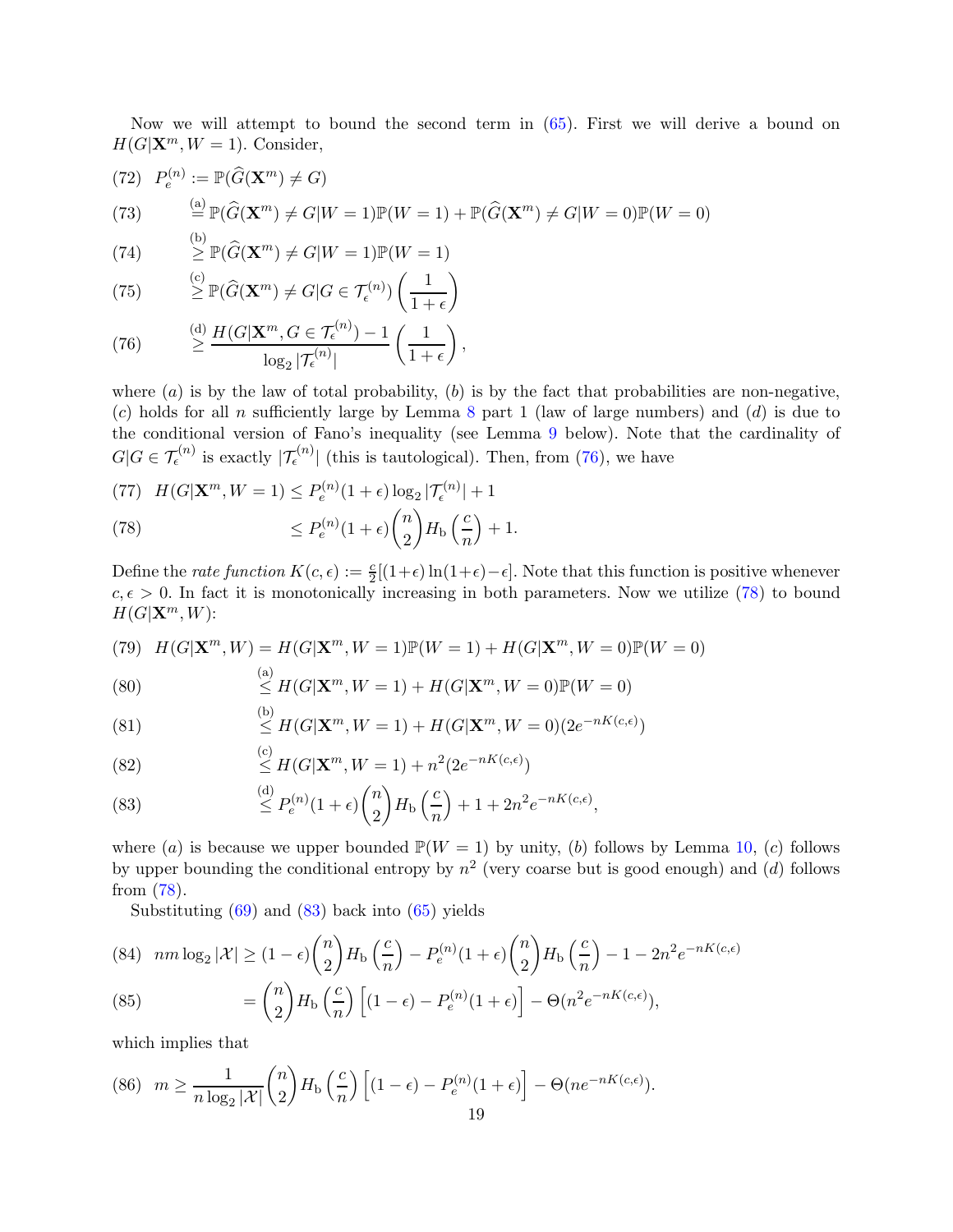Note that  $\Theta(ne^{-nK(c,\epsilon)}) \to 0$  as  $n \to \infty$  since the rate function  $K(c,\epsilon) > 0$ . If we impose that  $P_e^{(n)} \to 0$  as  $n \to \infty$ , then m has to satisfy [\(86\)](#page-18-3) by the arbitrariness of  $\epsilon$ . This completes the proof of the converse.  $\Box$ 

<span id="page-19-1"></span>LEMMA 9 (Conditional Fano Inequality). In the above notation, we have

$$
(87) \quad \frac{H(G|\mathbf{X}^m, G \in \mathcal{T}_{\epsilon}^{(n)}) - 1}{\log_2(|\mathcal{T}_{\epsilon}^{(n)}| - 1)} \leq \mathbb{P}(\widehat{G}(\mathbf{X}^m) \neq G|G \in \mathcal{T}_{\epsilon}^{(n)}).
$$

.

PROOF. Define the "error" random variable

(88) 
$$
E = \begin{cases} 1 & \widehat{G}(\mathbf{X}^m) \neq G \\ 0 & \widehat{G}(\mathbf{X}^m) = G \end{cases}
$$

Now consider

<span id="page-19-3"></span><span id="page-19-2"></span>(89)  $H(E, G|\mathbf{X}^m, W = 1) = H(E|\mathbf{X}^m, W = 1) + H(G|E, \mathbf{X}^m, W = 1)$ (90)  $= H(G|\mathbf{X}^m, W = 1) + H(E|G, \mathbf{X}^m, W = 1).$ 

The first term in (89) can be bounded above by 1 since the alphabet of the random variable E is of size 2. Since 
$$
H(G|E = 0, \mathbf{X}^m, W = 1) = 0
$$
, the second term in (89) can be bounded from above as

(91)  

$$
H(G|E, \mathbf{X}^m, W = 1) = H(G|E = 0, \mathbf{X}^m, W = 1)\mathbb{P}(E = 0|W = 1) + H(G|E = 1, \mathbf{X}^m, W = 1)\mathbb{P}(E = 1|W = 1)
$$

(92) 
$$
\leq \mathbb{P}(\widehat{G}(\mathbf{X}^m) \neq G | G \in \mathcal{T}_{\epsilon}^{(n)}) \log_2(|\mathcal{T}_{\epsilon}^{(n)}| - 1).
$$

The second term in [\(90\)](#page-19-3) is 0. Hence, we have the desired conclusion.

<span id="page-19-0"></span>LEMMA 10 (Exponential Decay in Probability of Atypical Set). Define the rate function  $K(c, \epsilon) :=$ c  $\frac{c}{2}[(1+\epsilon)\ln(1+\epsilon)-\epsilon]$ . The probability of the  $\epsilon$ -atypical set decays as

(93) 
$$
\mathbb{P}((\mathcal{T}_{\epsilon}^{(n)})^c) = \mathbb{P}(G \notin \mathcal{T}_{\epsilon}^{(n)}) \leq 2 \exp(-nK(c, \epsilon))
$$

for all  $n \geq 1$ .

Note the non-asymptotic nature of the bound in [\(93\)](#page-19-4). The rate function satisfies  $K(c, \epsilon) = O(\epsilon^2)$ . The proof uses standard Chernoff bounding techniques but the scaling in  $n$  is somewhat different from the vanilla Chernoff (Cramér) upper bound.

PROOF. For simplicity, we will use  $M := \binom{n}{2}$  $n_2$ . Let  $Y_i$ ,  $i = 1, ..., M$  be independent Bernoulli random variables such that  $\mathbb{P}(Y_i = 1) = c/n$ . Then the probability in question can be bounded as

(94) 
$$
\mathbb{P}(G \notin \mathcal{T}_{\epsilon}^{(n)}) = \mathbb{P}\left(\left|\frac{1}{n}\sum_{i=1}^{M}Y_i - \frac{c}{2}\right| > \frac{c\epsilon}{2}\right)
$$

(95) 
$$
\overset{(a)}{\leq} 2\mathbb{P}\left(\frac{1}{n}\sum_{i=1}^{M}Y_i > (1+\epsilon)\frac{c\epsilon}{2}\right)
$$

<span id="page-19-4"></span> $\Box$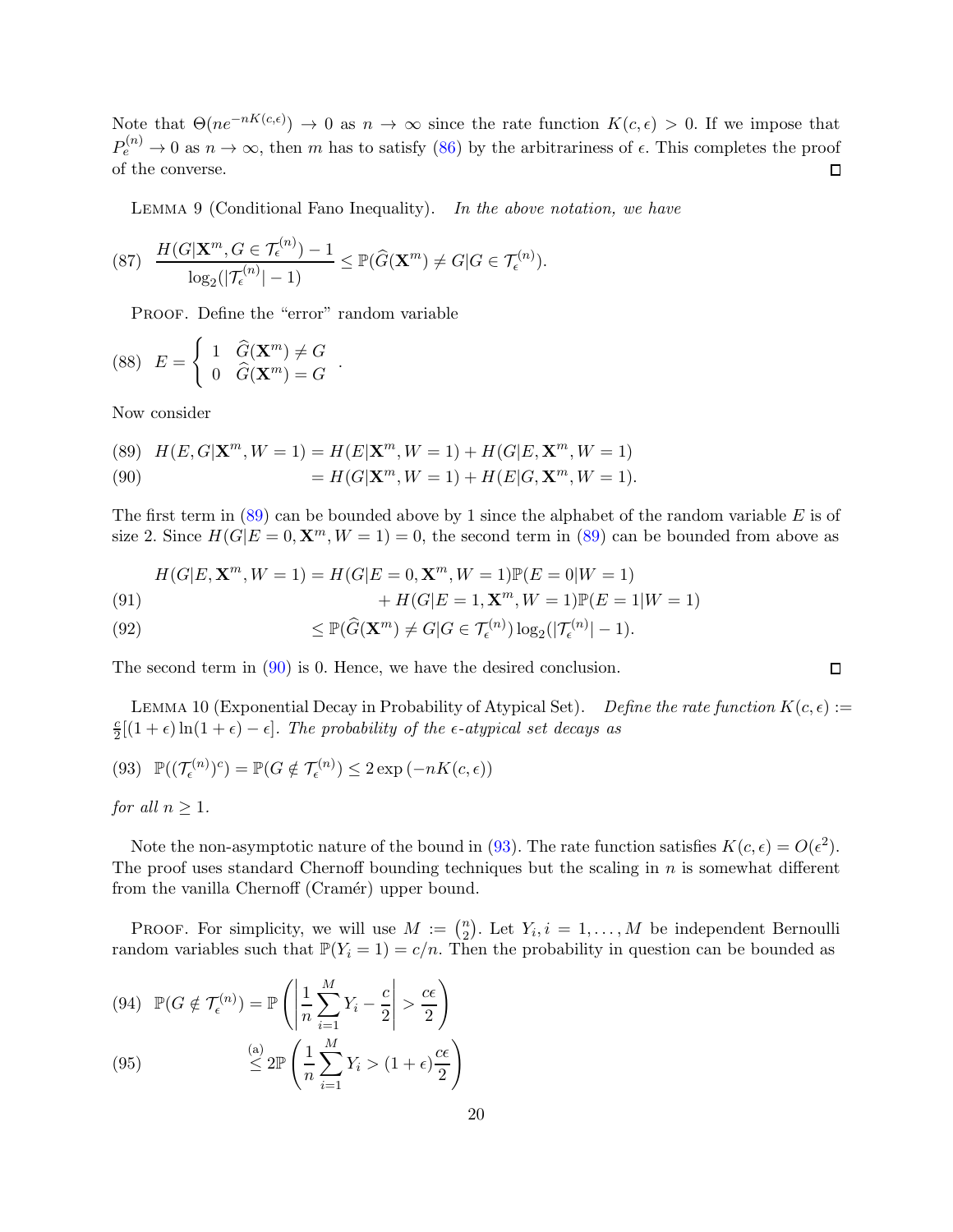(96) 
$$
= 2\mathbb{E}\left[\mathbb{I}\left\{\frac{1}{n}\sum_{i=1}^{M}Y_i - (1+\epsilon)\frac{c\epsilon}{2} > 0\right\}\right]
$$

<span id="page-20-0"></span>(97) 
$$
\overset{\text{(b)}}{\leq} 2\mathbb{E}\left[\exp\left(t\sum_{i=1}^{M}Y_i - nt\frac{c}{2}(1+\epsilon)\right)\right]
$$

<span id="page-20-1"></span>(98) 
$$
= 2 \exp \left( -nt \frac{c}{2} (1+\epsilon) \right) \prod_{i=1}^{M} \mathbb{E}[\exp(tY_i)],
$$

where  $(a)$  comes from the union bound,  $(b)$  comes from an application of Markov's inequality. Note that  $t \geq 0$  in [\(97\)](#page-20-0). Now the moment generating function of a Bernoulli random variable with probability of success q is  $qe^t + (1-q)$ . Using this fact, we can further upper bound [\(98\)](#page-20-1) as follows:

(99) 
$$
\mathbb{P}(G \notin \mathcal{T}_{\epsilon}^{(n)}) = 2 \exp\left(-nt\frac{c}{2}(1+\epsilon) + M\ln\left(\frac{c}{n}e^{t} + (1-\frac{c}{n})\right)\right)
$$
(100)

$$
\stackrel{\text{(a)}}{\leq} 2\exp\left(-nt\frac{c}{2}(1+\epsilon) + \frac{n(n-1)}{2}\frac{c}{n}(e^t - 1)\right)
$$

<span id="page-20-2"></span>(101)

$$
\stackrel{\text{(b)}}{\leq} 2 \exp\left(-n \left[t \frac{c}{2} (1+\epsilon) - \frac{c}{2} (e^t - 1)\right]\right),
$$

where in (a), we used the fact that  $\ln(1+z) \leq z$  and in (b) we upper bounded  $n-1$  by n. Now, we differentiate the exponent in square brackets with respect to  $t \geq 0$  to find the tightest bound. We observe that the optimal parameter is  $t^* = \ln(1 + \epsilon)$ . Substituting this back into [\(101\)](#page-20-2) completes the proof.  $\Box$ 

5. Properties of Power-law Graphs. We briefly note the local-paths property of power-law random graphs. Recall that the ensemble  $\mathcal{G}_{LP}(p;\eta,\gamma)$  has at most  $\eta$  paths of length at most  $\gamma$  in G between any two nodes or equivalently, there are at most  $\eta - 1$  number of overlapping cycles of length smaller than 2γ. We now describe the power-law random graph model. For details, refer to [\[7,](#page-21-15) Ch. 5].

For a given sequence  $\mathbf{w} = (w_1, w_2, \dots, w_p)$ , the random-graph  $G = (V, E)$  with  $V = \{1, \dots, p\}$ is generated as follows: for any two nodes  $i, j \in V$ , the probability of edge  $(i, j)$  occurs with probability  $w_i w_j \rho$ , independent of other edges, where  $\rho := (\sum_j w_j)^{-1}$  is the normalization factor. The sequence w is the sequence of expected degrees in the random-graph model. A power-law random graph ensemble  $\mathcal{G}_{PL}(p, \overline{w}, \beta, \Delta)$  has an expected degree sequence given by

<span id="page-20-3"></span>
$$
w_i = \alpha i^{-\frac{1}{\beta - 1}}, \quad \forall i \ge i_0,
$$
  

$$
\alpha := \frac{(\beta - 2)}{(\beta - 1)} \overline{w} p^{\frac{1}{\beta - 1}}, \quad i_0 = p \left( \frac{\overline{w}(\beta - 2)}{\Delta(\beta - 1)} \right)^{\beta - 1},
$$

where  $\overline{w}$  is the average degree,  $\Delta$  is the maximum degree and  $\beta > 0$  is the exponent of the power law. We immediately see that a special case of the above parameterization is the Erdős-Rényi ensemble  $G \sim \mathcal{G}_{\text{ER}}(p, c/p)$  where  $w_i = c$  for all  $i \in V$ , implying that  $\overline{w} = c$  and  $\beta = \infty$ .

PROPOSITION 4 (Local-Paths Property of Power-Law Graphs). The power-law random graph ensemble  $\mathcal{G}_{\text{PL}}(p, \overline{w}, \beta, \Delta)$  satisfies the  $(\eta, \gamma)$ -local paths property a.a.s. when

$$
(102) \ \overline{w} = o(p^{\frac{\eta-1}{2\eta\gamma} - \frac{2}{\beta-1}}),
$$